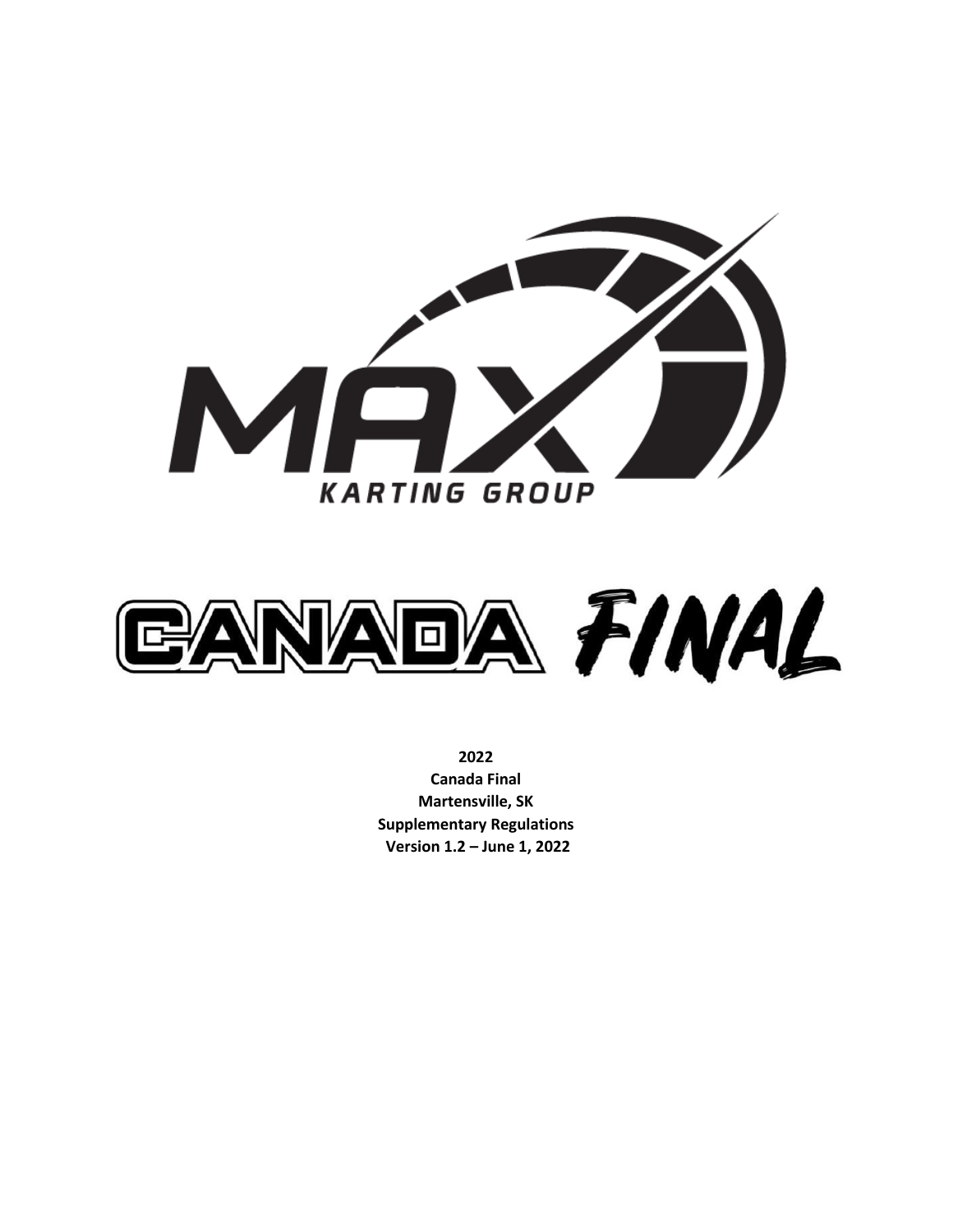# **Contents**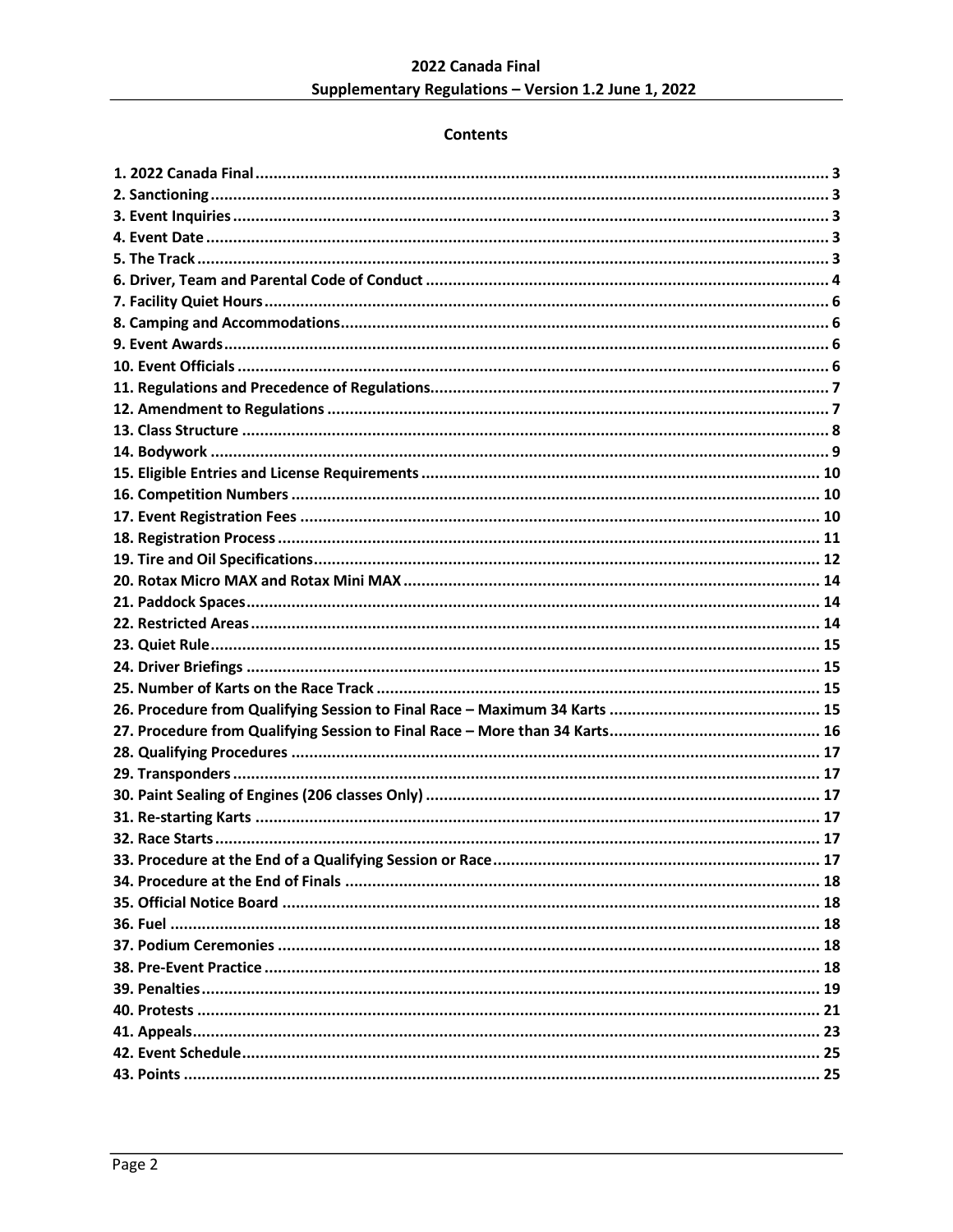# **1. 2022 Canada Final**

The 2022 Canada Final is organized by the Max Karting Group Directors ("MKG").

The event primary purpose is to encourage fun participation, under a format that is intended to minimize time and cost commitments for competitors, while still offering a strong prize package.

Event Managers: Blake Choquer and Scott Campbell

#### <span id="page-2-0"></span>**2. Sanctioning**

The Event is sanctioned by

#### <span id="page-2-1"></span>**3. Event Inquiries**

| Contact Person       | Phone        | Email                           |  |  |
|----------------------|--------------|---------------------------------|--|--|
| <b>Blake Choquer</b> | 604-783-6474 | blakechoquer@mac.com            |  |  |
| Scott Campbell       | 306-261-5014 | scottcampbellracing@outlook.com |  |  |

#### <span id="page-2-2"></span>**4. Event Date**

The Event will take place Friday, July 1 to Sunday, July 3, 2022.

The track will be open to all kart traffic for practice Wednesday June 29 and Thursday June 30.

Refer to Event Schedule in Section 38 for details.

## <span id="page-2-3"></span>**5. The Track**

The Event will be held at Martensville Speedway, located in Martensville, SK, approximately 15 minutes north of Saskatoon. 9<sup>th</sup> Street North, Martensville, SK. The track has 13 turns and is 855 metres in length. The track will be run in the counter clockwise direction on Track 4 layout.

Directions: From Saskatoon take Provincial Highway 12 north to the city of Martensville. Take the right exit from Highway 12 onto Main Street. Turn left of Centennial Drive and proceed north until 9<sup>th</sup> Street N. Turn right and proceed east 1 kilometer to the end of 9th Street N., the track will be on your right hand side.

Saskatoon Kart Racers website [www.saskatoonkartracers.ca](file:///C:/Users/user/Documents/Max%20Karting%20Group/Max%20Karting%20Group/www.saskatoonkartracers.ca)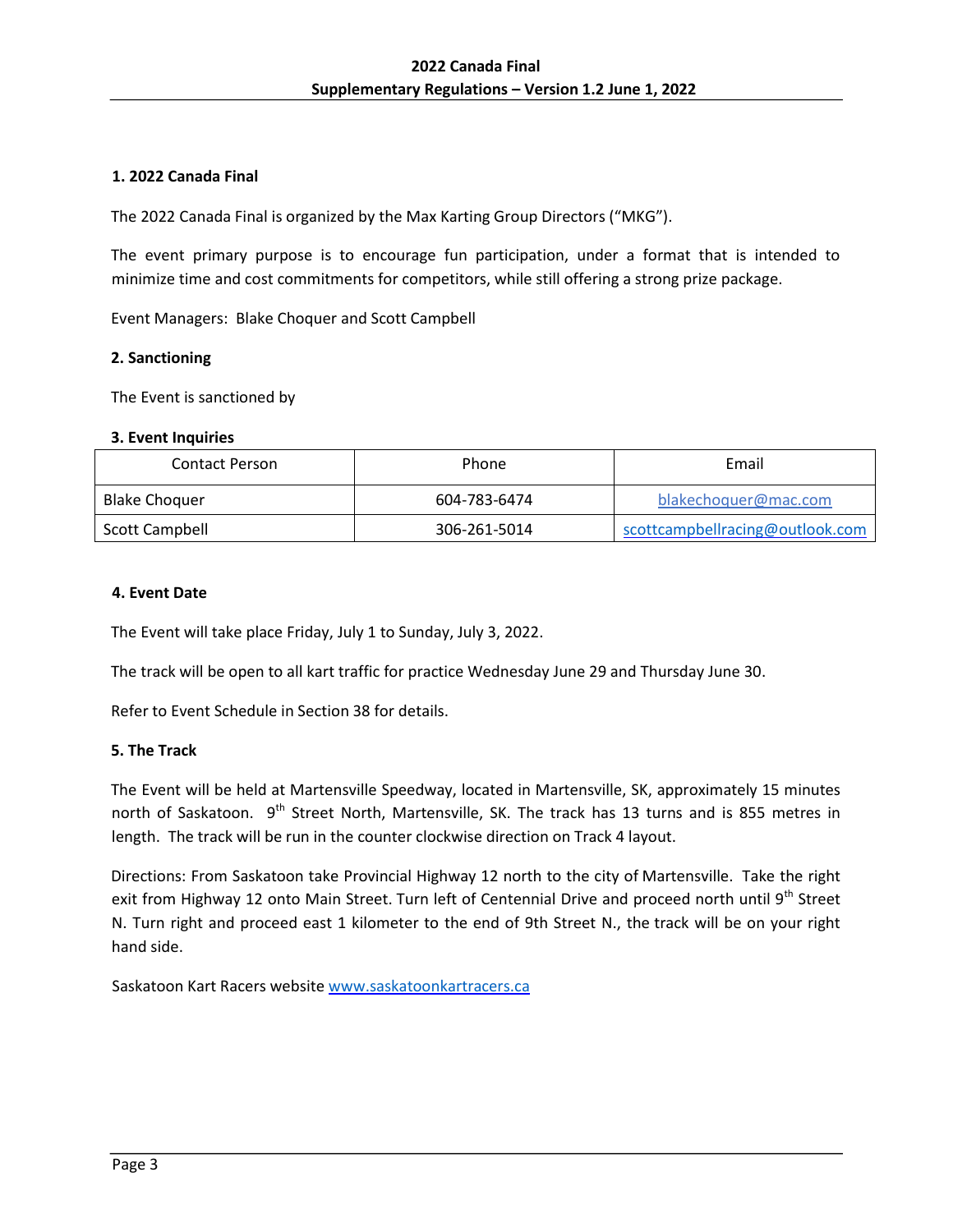# <span id="page-3-0"></span>**6. Driver, Team and Parental Code of Conduct**

**6.1** All participants must play within the rules and respect race officials and their decisions.

**6.2** All participants must respect the rights, dignity and value of their fellow participants regardless of gender, ability, physical appearance, cultural background or religion.

**6.3** All participants must encourage and take responsibility for their actions at all times.

**6.4** All participants must ensure their equipment is safe and race worthy, prior to taking part in training, testing or race events. Only approved race wear (e.g.: helmet, gloves, race boots, rib protector and suit) to be used by the driver, according to the regulations.

**6.5** It is the participants own responsibility to identify and measure his/her own skill level against his/her competitors, and take responsibility for the risks associated with training, testing and or racing. It should be noted that a basic level of competence is required.

**6.6** It is the participant's responsibility to declare, prior to any participation in training, testing or racing, of any medical condition or medication required that may be relevant in the event of an emergency.

**6.7** All participants are required to display courtesy and etiquette to other members and participants in training, testing and race events. Any disputes or problems that may arise during an event must be addressed in a respectful manner, to the correct person (official) at the event.

**6.8** The safety of children within the sport is a priority. Knowledge of the code of ethics surrounding care of children in sports will be promoted and encouraged. It is the participant's own responsibility to ensure the safety of children at training, testing or racing events.

**6.9** When taking part in any event, it is the responsibility of the driver to take the time to read and fully understand the posted rules, regulations and conditions for said event prior to start time, thus eliminating unnecessary delays at the beginning of the event. Requests for clarification of these rules, regulations or conditions, should be asked in the drivers meeting held before each event.

**6.10** All participants must have respect for the environment and the surrounding inhabitants. Responsibility must be taken to reduce excessive noise and keep all areas that are used as clean and pollution free as possible.

**6.11** All participants must respect that drugs and alcohol are strictly prohibited at training, testing and races. It is an offence and will not be tolerated. Offenders will be excluded from the event and face further disciplinary action.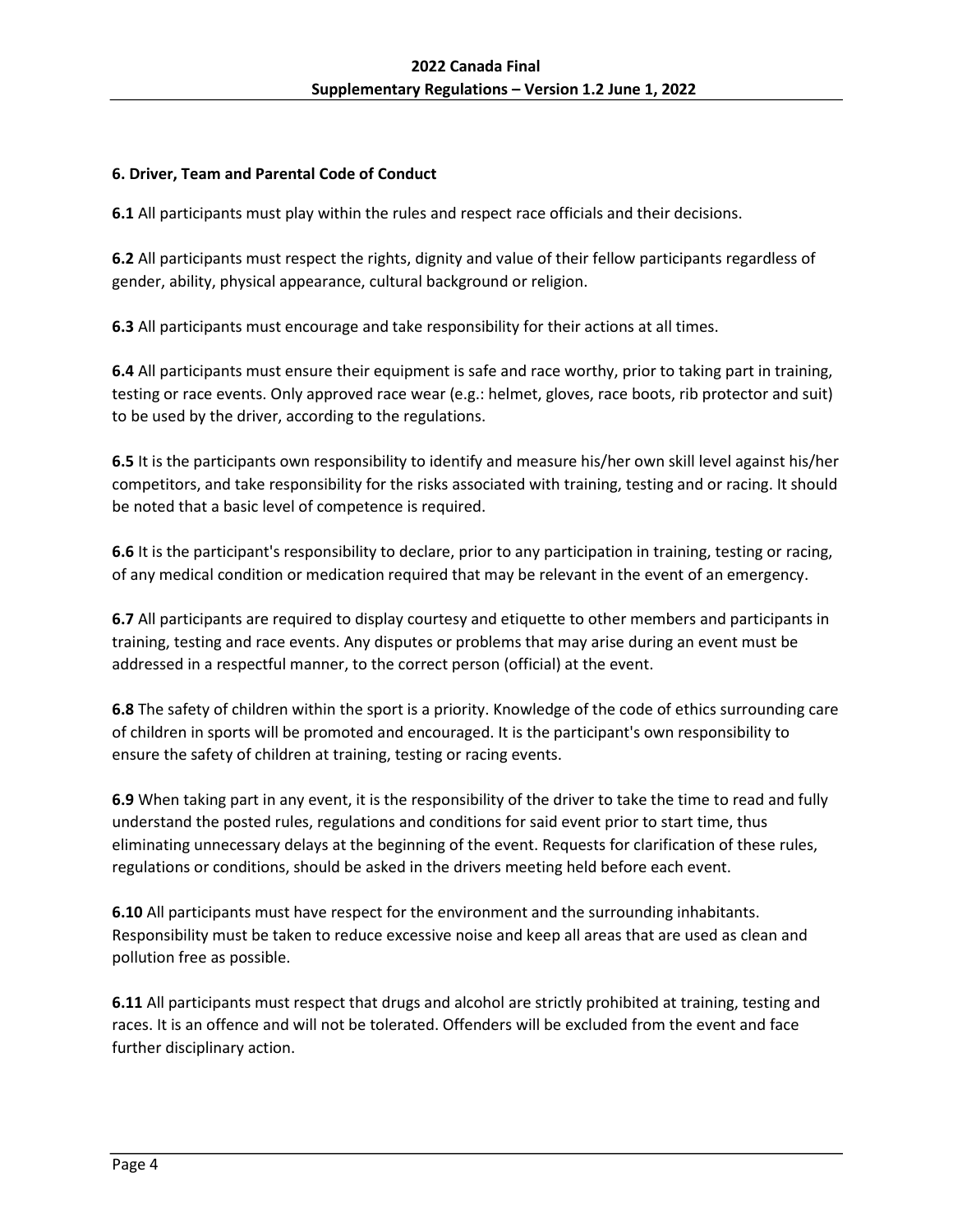**6.12** Any abusive comments on social media (Facebook, Twitter, Instagram etc.) between teams, competitors, officials, organizers, or any person associated with MKG, will be held responsible and liable for their actions.

**6.13** Participating in a Canada Final event is a privilege, not a right. All Canada Final participants, agree to conduct themselves in accordance with the spirit and dictates of this Code of Conduct.

**6.14** All participants agree to conduct themselves according to the highest standards of behaviour and sportsmanship, particularly in relations with other competitors, officials, sponsors and their products, and in manner that shall not be prejudicial to the reputation of Max Karting Group, promoters, sponsors, organizers, or to karting sport in general. Sportsmanship means any person's conduct and behaviour while participating in a sport. Examples are fairness, respect for one's opponent, and graciousness in winning or losing.

**6.15** Participants are at all times responsible for the conduct of their mechanics, parents/guardians, team members and guests. A violation of these Regulations committed by an entrant, driver, mechanic, parent/guardian, team member or guest may be directly chargeable to the entrant or driver and result in penalties that may ultimately affect the outcome of a competition.

**6.16** Failure to comply with any of the above provisions may lead to disciplinary action including, but not limited to, one or all the following:

- Temporary or permanent Lost of privilege to race in a MKG activity;
- Exclusion from an MKG competition;
- Removal from the race premises for the duration of an event;
- Any other discretionary action it deems fit with the circumstances.

**6.17 Threat of Legal Action:** Any competitor, parent, legal guardian, or general participant of an event that threatens or takes legal action via an attorney against MKG or any of its agents or staff, will be ejected from the event and suspended from further participation in MKG events.

**6.18 Liability Waiver:** All drivers shall sign a waiver and release of liability before participating in any MKG event. The entrant and/or driver, in submitting the entry form for any MKG event, agrees to hold MKG, together with its owners, heirs, assigns, officers, representatives, agents, employees and members, harmless from any and all liability. This includes, but is not limited to: injury to persons, property, employees and/or reputation that may be sustained by said entrant or driver; from all claims of said injuries to parties listed above growing out of, or as a result of the event contemplated under the entry form; or caused by any construction or conditions of the course over which the event is held.

**6.19** The MKG reserves the right to refuse any entry without cause or reason.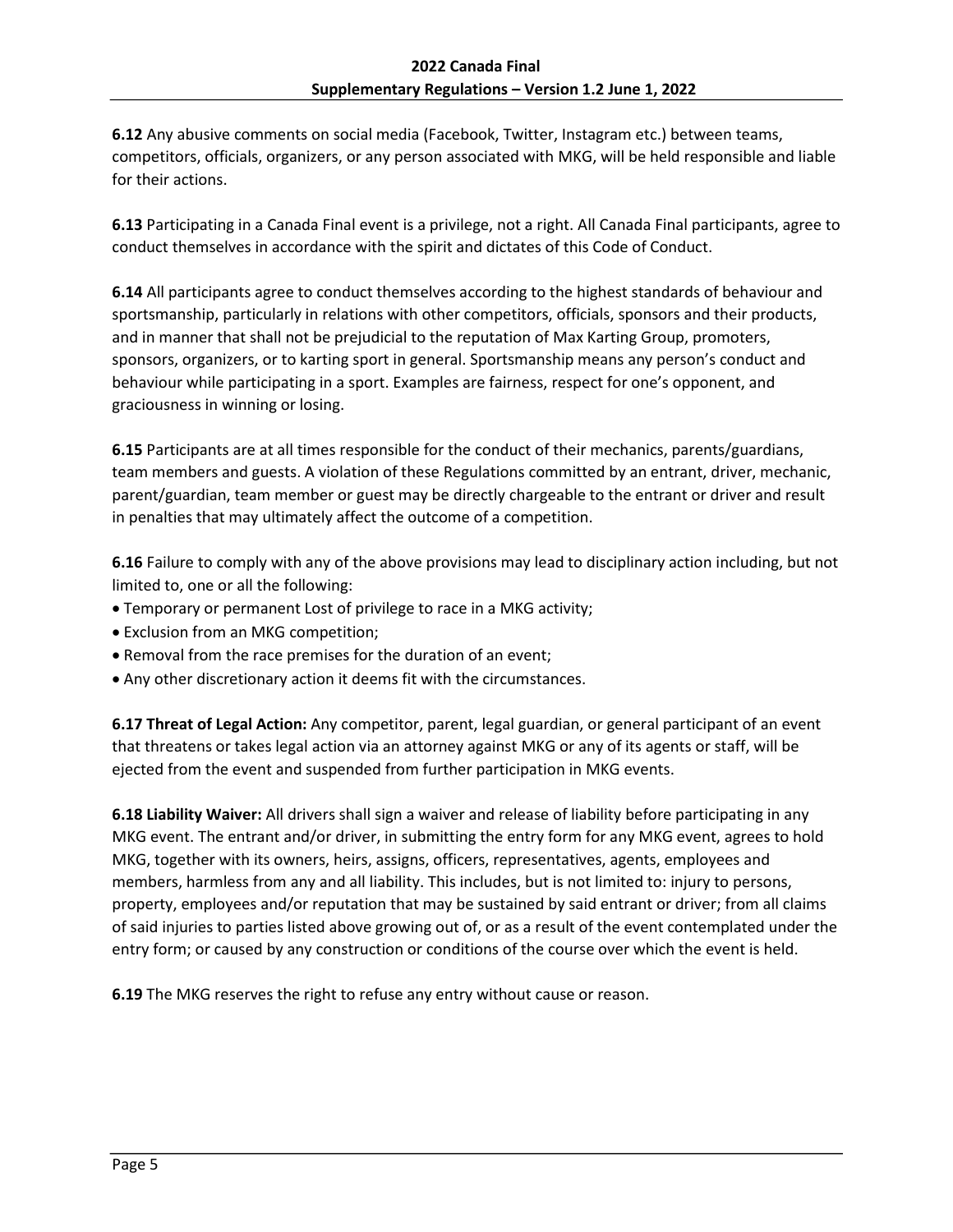## <span id="page-5-0"></span>**7. Facility Quiet Hours**

It is not permitted to run engines or to create any loud noise, including music from any source, from 10:00pm to 8:00am, except for on-track sessions per the Event Schedule, or other specific purposes planned by the Event Organizers. Noise Limit is 82dba at the North fence line. Complete curfew applies at 10:00 pm. Failure to respect the facility quiet hours will result in penalty.

## <span id="page-5-1"></span>**8. Camping and Accommodations**

<span id="page-5-2"></span>RV Parking is available at the track in designated areas. Racers wishing to bring an RV are encouraged to contact the [maxkartinggroup@gmail.com](mailto:maxkartinggroup@gmail.com) email prior to the event for the latest conditions and availability. There are no hook ups.

The nearest hotel accommodations are located in Martensville, SK and Warman, SK. The next place to stay would be Saskatoon, SK.

#### **9. Championship & Event Awards**

Winners of the Championship in the Rotax Micro, Mini, JR, SR, DD2 and DD2 Masters will get a ticket to the 2022 Rotax Max Grand Finals held in Portugal November 19-26, 2022.

Briggs, Rotax Masters and Shifter classes will be awarded \$2000 in cash at each event in Martensville and Warburg. 10 karts required to have money awarded. 1st - \$1000 2<sup>nd</sup> - \$600 3<sup>rd</sup> - \$400

#### <span id="page-5-3"></span>**10. Event Officials**

Race Director: Dave Hawkins

Chief Steward: TBD

Technical Director: TBD

Assistant Technical Clerk: TBD

Pre-Grid Official: TBD

Timing and Scoring: MKG (Chief); TBD (Assistant)

Marshals: MKG

Registrar: Dorothy Choquer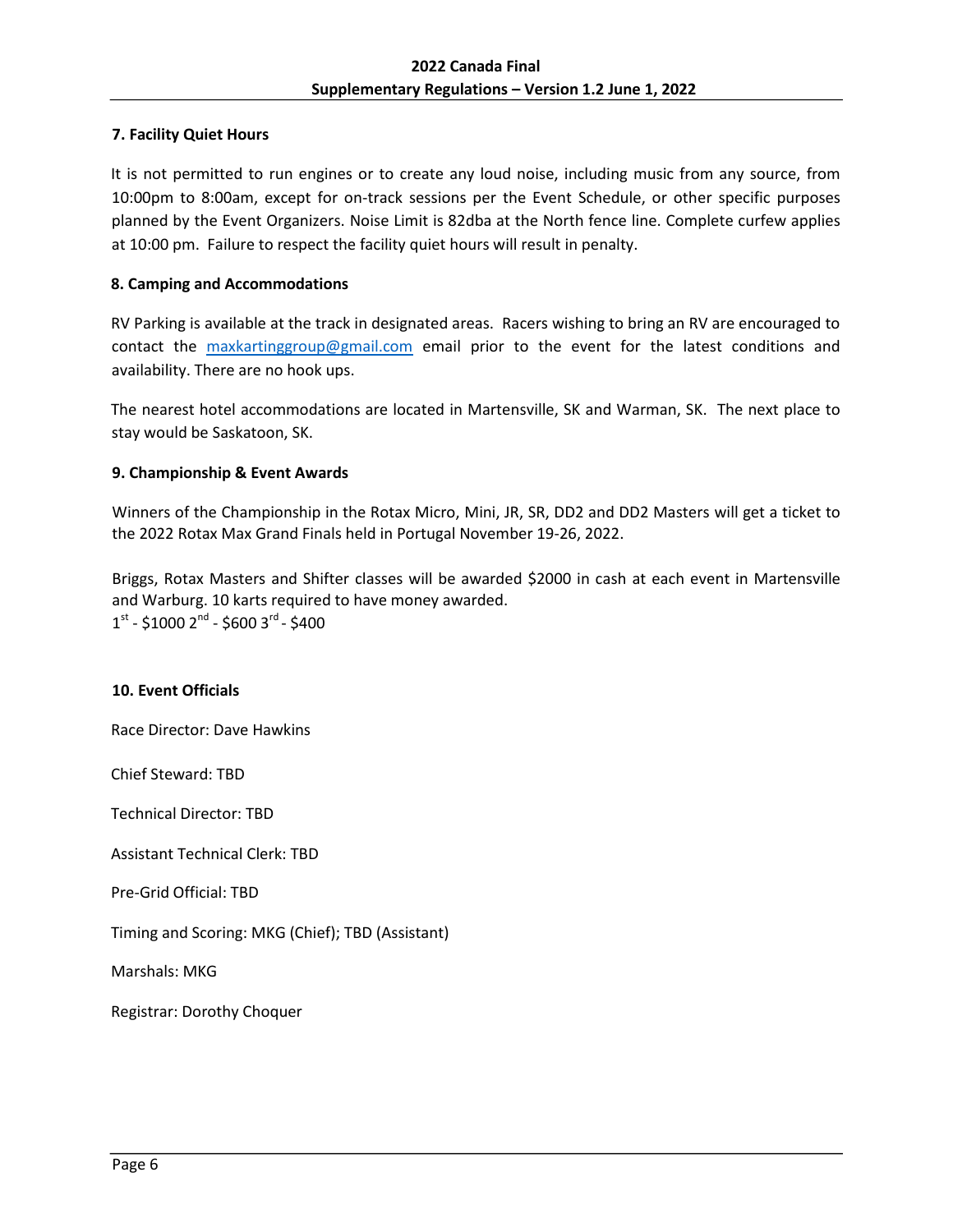## <span id="page-6-0"></span>**11. Regulations and Precedence of Regulations**

The event will be run in accordance with:

2022 ASN Canada FIA Canadian Karting Regulations

- Book 1 Sporting Regulations
- Book 2 Technical Regulations

Rotax Max Challenge Regulations (available a[t www.maxchallenge.ca\)](http://www.maxchallenge.ca/) ASN

Briggs & Stratton Regulations (available [at www.asncanada.com\)](http://www.asncanada.com/) 

The Regulations shall be as follows (in order of precedence):

a) 2022 ASN Canada FIA Canadian Karting Regulations.

- b) ASN Bulletins.
- c) RMC/ASN issued Rotax Max Challenge Regulations and Bulletins.
- d) ASN issued Briggs & Stratton Regulations and Bulletins.
- e) These Supplementary Regulations.
- f) Official Event Bulletins issued before and at the Event.
- g) Instructions from approved Officials.

**Any claim of lack of knowledge of the Regulations will not be entertained.** 

#### <span id="page-6-1"></span>**12. Amendment to Regulations**

When the Event has started, amendments involving the Regulations and the Event Schedule can only be made by approval of the Race Director and/or MKG organizers in accordance with protocols.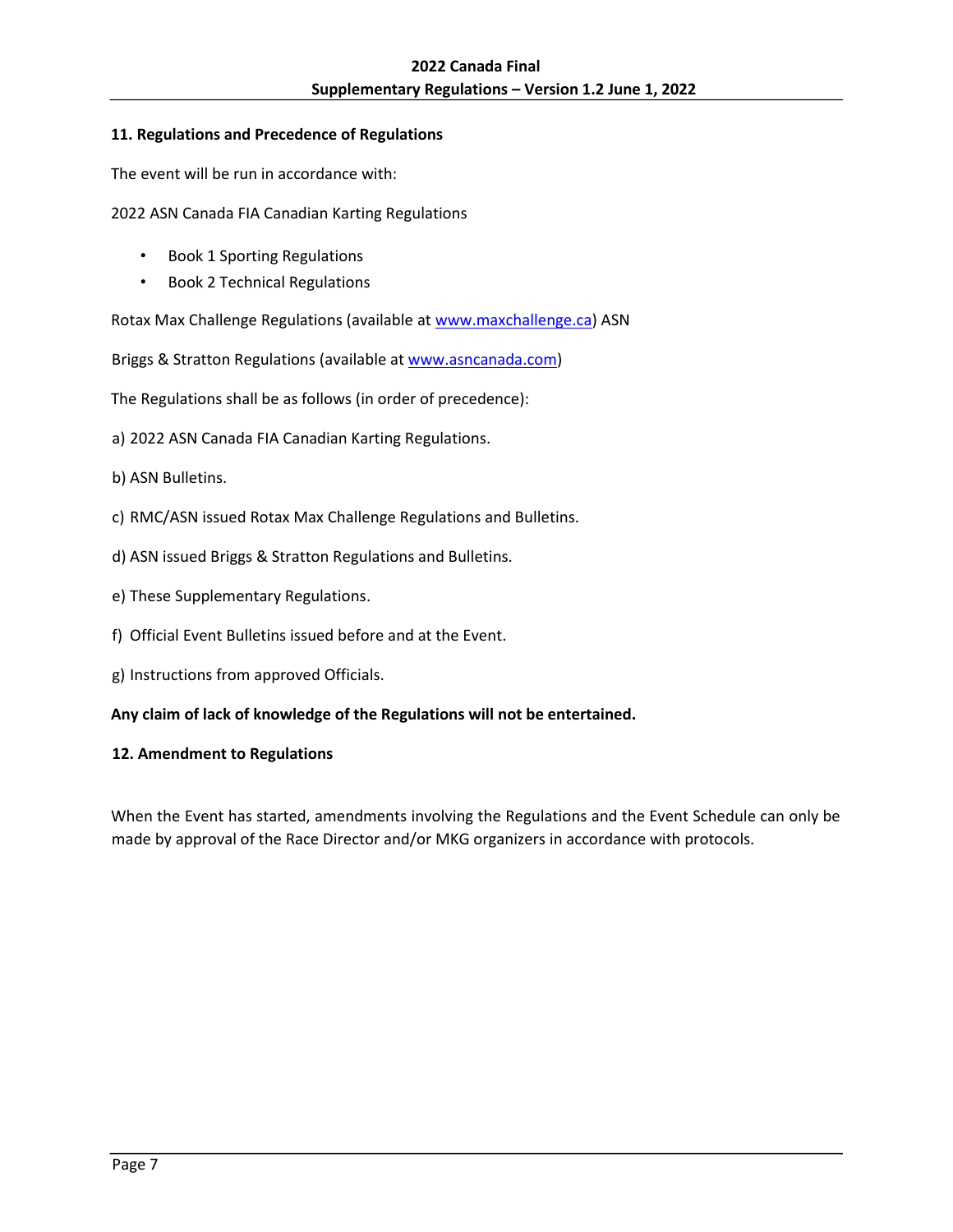#### <span id="page-7-0"></span>**13. Class Structure**

| <b>Class</b>          | <b>License Grade</b> | Age                                           | <b>Engine Rules</b>         | Weight (lbs)    | <b>Notes</b> |
|-----------------------|----------------------|-----------------------------------------------|-----------------------------|-----------------|--------------|
| <b>Rotax DD2</b>      | $B+**$               | 32 <sup>th</sup> BDay during                  | RMC*                        | 397             | Note 1       |
| <b>Masters</b>        | $B+**$               | calendar year<br>15 <sup>th</sup> BDay during |                             |                 |              |
| <b>Rotax DD2</b>      |                      | calendar year                                 | RMC*                        | 381             | Note 1       |
| <b>Rotax Senior</b>   | $R^{**}$             | 14 <sup>th</sup> BDay during                  | RMC*                        | 364             |              |
| <b>MAX</b>            |                      | calendar year                                 |                             |                 |              |
| <b>Rotax Masters</b>  | $B***$               | 32nd BDay                                     | RMC*                        | 395             | Note 1       |
| <b>MAX</b>            |                      | during calendar<br>year                       |                             |                 |              |
| <b>Rotax Junior</b>   | $C+***$              | 12 <sup>th</sup> BDay during                  | RMC*                        | 320             |              |
| <b>MAX</b>            |                      | calendar year,                                |                             |                 |              |
|                       |                      | 15 <sup>th</sup> BDay after                   |                             |                 |              |
|                       |                      | Dec.31                                        |                             |                 |              |
| <b>Rotax Mini MAX</b> | $C^*$                | $10 - 13$                                     | RMC*                        | 265             | Note 1       |
|                       |                      |                                               | <b>Open Gearing</b>         |                 |              |
| <b>Rotax Micro</b>    | $E$ **               | $8 - 11$                                      | RMC*                        | 235             | Note 1       |
| <b>MAX</b>            |                      |                                               | 14/73 Gear                  |                 |              |
| Senior 206            | $B$ **               |                                               | <b>B&amp;S LO206</b>        | 340             | Note 2       |
|                       |                      | calendar year<br>14 <sup>th</sup> BDay during |                             |                 |              |
| <b>Masters 206</b>    | $B$ **               |                                               | <b>B&amp;S LO206</b><br>375 |                 | Note 2       |
|                       |                      | calendar year<br>9 to 16 <sup>th</sup> BDay   |                             |                 |              |
| <b>Junior 2 206</b>   | $C***$               |                                               | <b>B&amp;S LO206</b>        | 300             |              |
|                       |                      | after Dec.31                                  | Yellow slide                |                 |              |
|                       |                      |                                               | must be used                |                 |              |
| <b>Shifters</b>       | $B$ **<br>$15+$      |                                               | Any 6 speed 125             | 380 Stock Moto  |              |
|                       |                      |                                               | CC motocross                | 395 ROK and KZ  |              |
|                       |                      |                                               | engine and any              | Exp.18 or lower |              |
|                       |                      |                                               | Italian built 125           | 405 KZ/ICC      |              |
|                       |                      |                                               | CC KZ/ICC                   | Exp.21 or 24    |              |
|                       |                      |                                               | karting motors              |                 |              |

**\*\* License Grade:** ASN Canada National licenses are not required for any class. Any of Club, Regional, or National licenses will be acceptable for entry in all classes.

\*Drivers may be required to produce a birth certificate at any time to do proof of age. \*

A driver with *15 years old during the year* of the event can participate if he/she holds a valid *International G* Karting Licence, according to Article 3.4.1 of the CIK International Karting Licences for Drivers. *For Canada*: A driver turning 15 years old during the year can participate in any Canadian event but must hold this CIK special licence before entering the RMCGF qualifying event to be eligible to win an invitation for the Grand Finals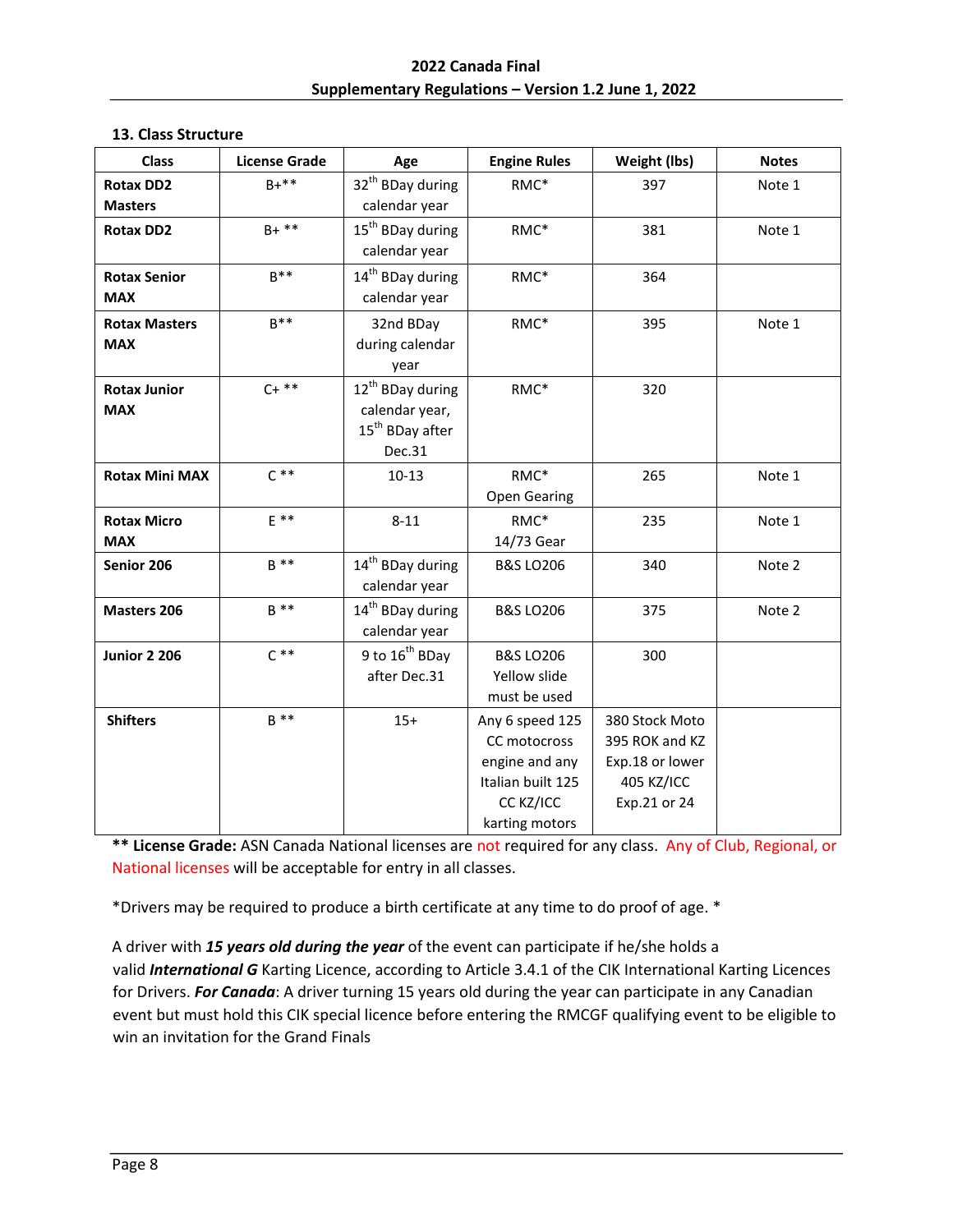**Note 1:** Rotax Classes can utilize a Lettered Cylinder OR Numbered Cylinder. All other Rotax technical regulations will be enforceable with exceptions outlined below.

- Rotax Micro & Mini Max must use the following rules for their karts. 950 cadet size chassis, the kart and engine must follow the 2022 Rotax rules.
- Micro and Mini Max cadet size chassis maximum rear track width is 120 cm
- NGK GR9DI, NGK8DI, DENSO IW24, IW27, IW29 and IW31 Spark Plugs will be allowed in all Rotax classes.
- New or old style exhaust pipes are allowed in Jr Rotax, Sr Rotax and DD2
- Non black bottom ends will be allowed

**Note 2:** 206 Senior and Masters will be permitted to race with the following changes Technical Regulations:

- **Maximum rear wheel width option for dry tires:** 215mm (instead of 175 to 185mm per ASN Tech Reg 8.15)
- **Maximum overall width** = 140 cm (instead of 127 cm per ASN Tech Reg 8.4)

## <span id="page-8-0"></span>**14. Bodywork**

**Front Bumpers**: The minimum outer diameter of the tubing is 15 mm (0.590"). All front bumpers must be, at some point in the horizontal section of any of the frontal contact portion of the bumper, present when measured at 15 cm to 22 cm from the ground, as raced. The front bumper must be mounted vertically above the chassis front member and attached to it in up to four places. There shall be front (nose cone / fairing) and lateral (side pod) protection.

**Side Bumper Bars for Non-CIK-FIA Homologated Chassis**: Side bumper bars must be constructed of minimum 18 mm diameter steel tubing, must be secured by minimum 6 mm diameter bolts, and must allow for secure mounting of side pods. The overall length of the side bumper bar shall be a minimum of 400 mm, measured from the backside of the side bumper bar closest to the rear tire, in a straight line to where it attaches to the kart at the front. The rear portion of the side bumper bar may not protrude laterally beyond the rear tire, unless otherwise noted.

**Nose Cone:** Nose cone must remain attached at the normal attachment points to the Kart after the completion of any on track session or race. Nose cones must be attached to the Kart with the appropriate homologated apparatus. Any form of reinforcement such as clamps, nuts/bolts, tie wraps, tape, wire, etc., is not allowed. Minimum width is 1,000 mm.

\*\*In 2022 **ALL** classes are **REQUIRED** to use the push back bumper system at all events\*\*

# **Penalty for half or full push back of the front bumper will be 5 seconds added to the overall race time. Anyone touching the front bumper before they go through the scale will be DQ'd.**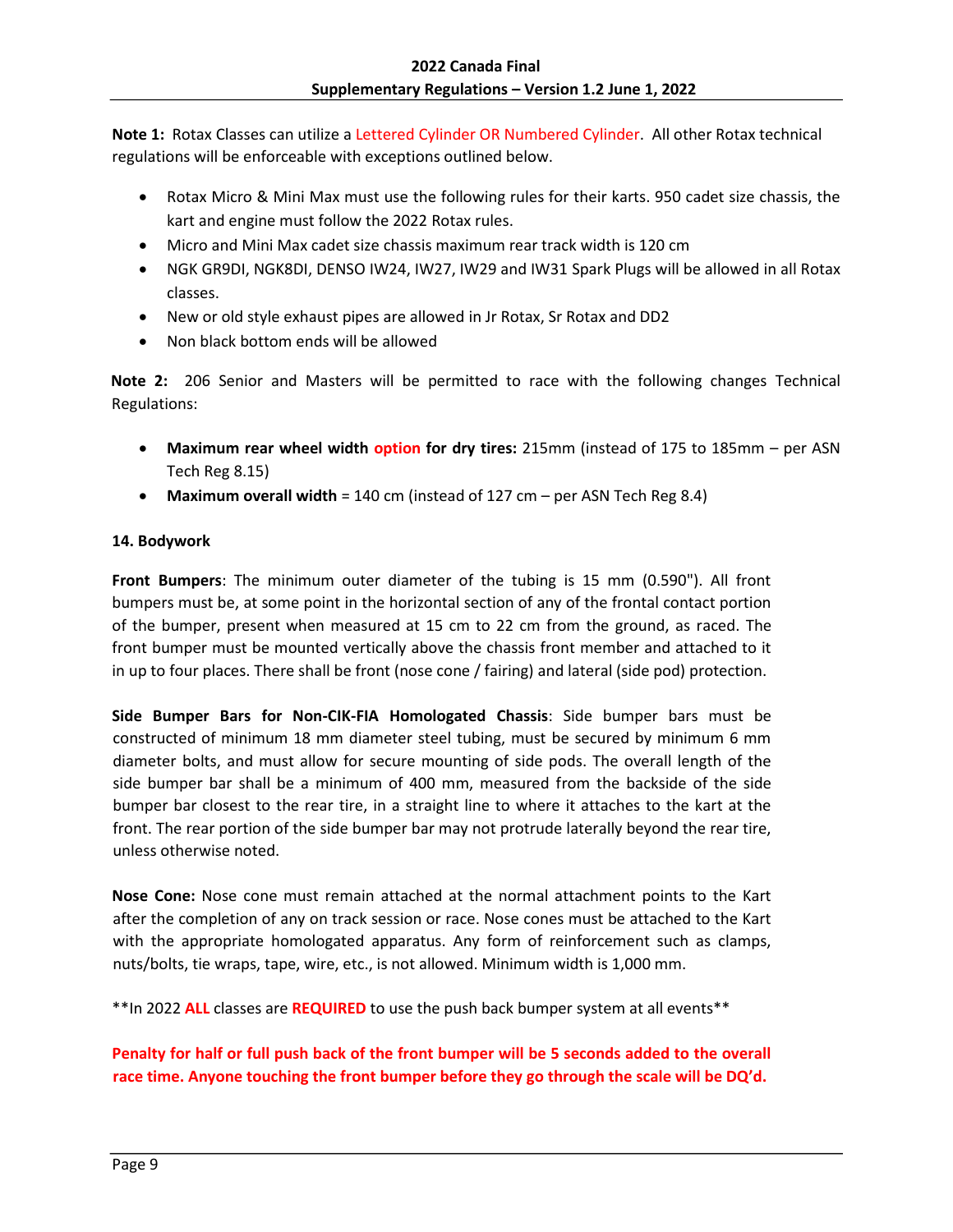#### <span id="page-9-0"></span>**15. Eligible Entries and License Requirements**

The Event is open to residents of any and all countries. Canadian residents must be members in good standing of any ASN Canada FIA affiliated kart club or other Canadian Karting Club. Foreign entrants must be able to provide evidence of membership or licensing with a foreign FIA affiliated or similar organization. Grand Final Tickets are for **All** International Residents.

Entrants may enter any Class provided they possess the appropriate License Grade, their kart meets the appropriate technical requirements, and the driver meets the entry qualifications for their particular class.

#### <span id="page-9-1"></span>**16. Competition Numbers**

All karts must have a unique number of no more than three digits made up of numerals only. National competitor number reserved with ASN Canada FIA prevails if two competitors have the same number.

#### <span id="page-9-2"></span>**17. Event Registration Fees**

Pre-Registration on online registration prior to June 17, 2022:

\$399.95 per Rotax class

\$399.95 per Briggs or Shifter class

Late Online Registration Penalty (after June 17, 2022): \$100.00 per class

**ALL** Race Tires are to be purchased from the MKG at 2022 MOJO retail prices.

Includes 1 Driver Pass, 1 Mechanic Pass, Trailer Parking, all on-track activities from Friday to Sunday.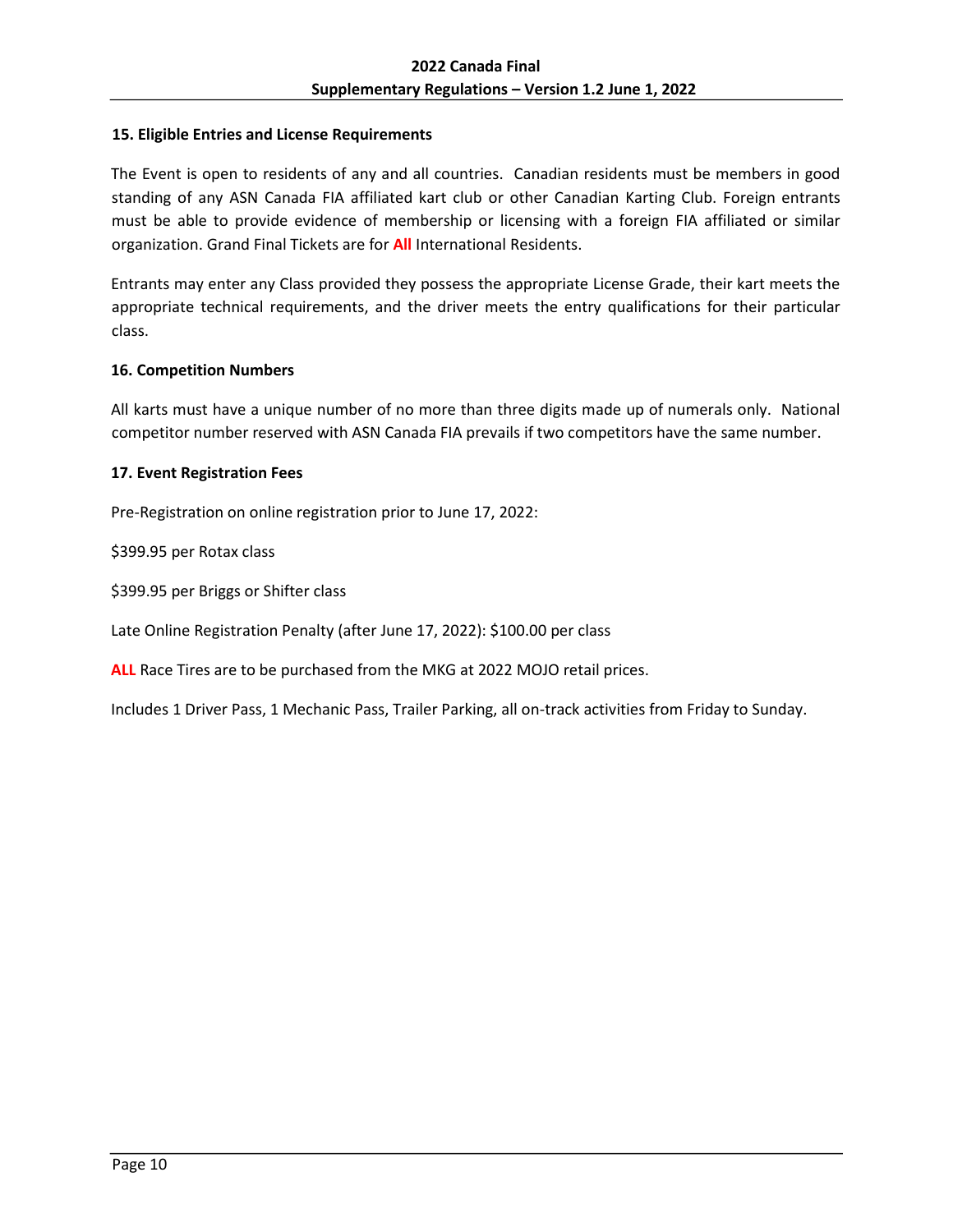## <span id="page-10-0"></span>**18. Registration Process**

- a) Online registration opens April 1, 2022 and closes at 11:59 pm MDT on June 30, 2022. After the closing of the online registration, only onsite registration will be possible. Early Bird price closes June 17, 2022.
- b) Online registrations can be paid by credit card only. NO onsite registrations.
- c) No on-track or competition privileges will be permitted without payment in full as described above.
- d) All participants and crew members must read and sign a waiver form at the track. No participant will be allowed on-track until they have registered for the event.
- e) At Registration, each participant must submit a fully completed Pre-Technical Inspection Self Declaration form. Registration will issue the appropriate kart sticker only after the payment of event fees and completion of all required paperwork.
- f) Drivers found on the track without having completed the approved Pre-Technical Inspection Self Declaration form are subject to penalty.
- g) All karts must bear the appropriate kart sticker and kart number before entering the track.
- h) It is the competitor's responsibility to ensure that their kart meets the technical requirements for their class throughout the entire race event.
- i) Any kart or driver's racing equipment is subject to Technical Inspection at any time.
- j) The entrant must declare four (4) dry and four (4) wet tires, by denoting the serialized bar code scanned into the MKG computer system.
- k) Only the registered entrants will be allowed to operate his/her registered kart during all on track activity. No substitute drivers in any class are allowed during the entire event from Friday to Sunday. Failure to follow this rule will be subject to entire event DQ.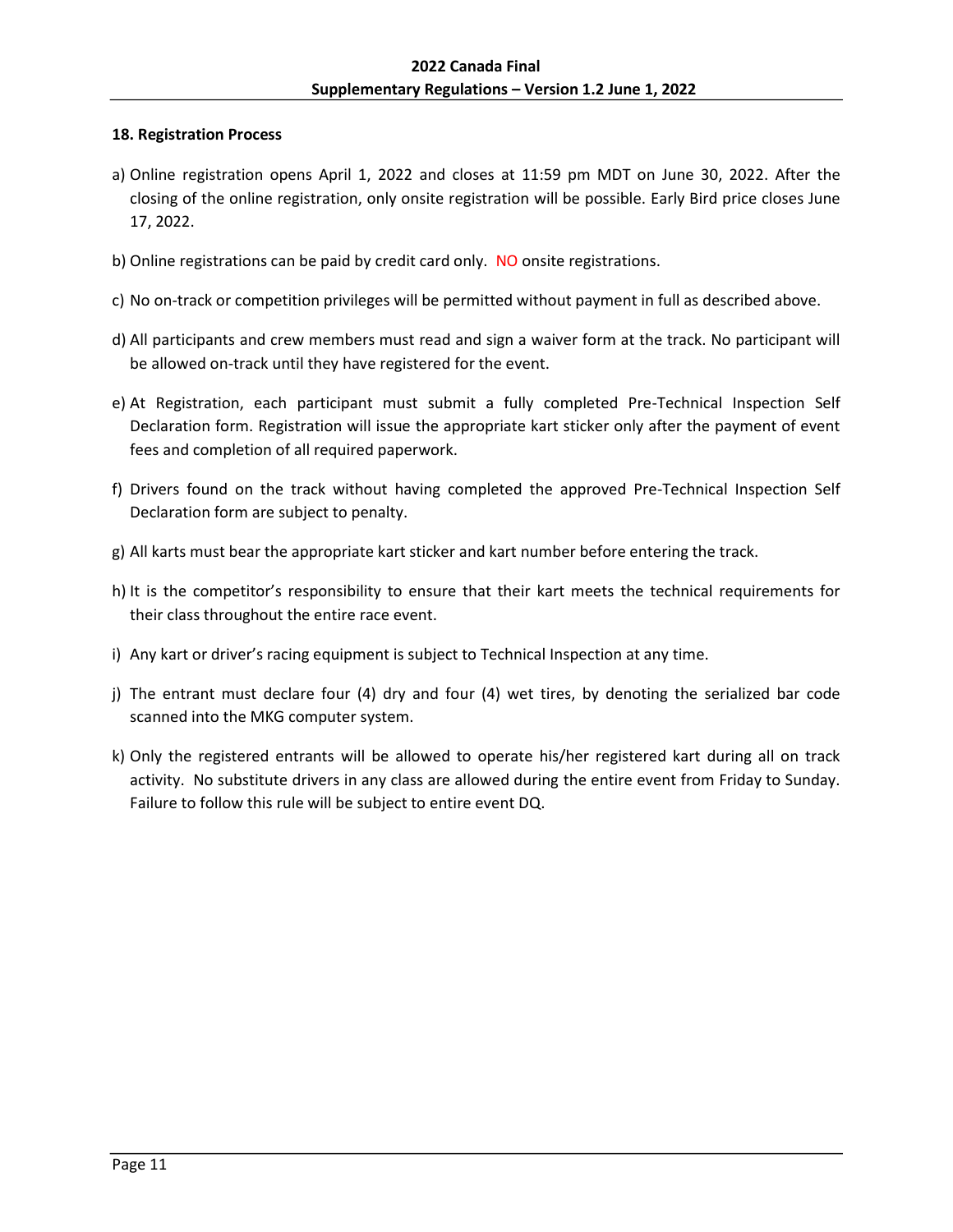## <span id="page-11-0"></span>**19. Tire and Oil Specifications**

For all classes, participants are required to purchase their tires from MKG for the Event. Tires will be provided by the Event Organizers at the track. Tires can be purchased via MKG online registration and can be purchased via the MKG website online store. All tires purchased and paid for in full through these methods will be delivered and can be picked up and scanned at the event on Thursday.

**Dry Tires** – ALL CLASSES – Official Qualifying and Race Sessions

Maximum of one (1) set of dry tires allowed for the Event, from the beginning of Qualifying through to the end of the Final for 4 Cycle Classes

Maximum of one (1) set of dry tires allowed for the entire Event for Rotax Classes and Shifters

Participants have the option of qualifying on new or used dry tires, however the tires that are selected for qualifying must be used throughout the remainder of the Race sessions.

Each driver must submit a tire declaration form prior to the beginning of qualifying.

Replacement of damaged tires can be done, only with the permission of the Technical Director, and the replacement tire cannot be adjudged to be in better condition than the tire being replaced.

a) **Rain Tires** – ALL CLASSES – Official Qualifying and Race Sessions

Maximum of one (1) set of rain tires allowed for the Official Event sessions, from the beginning of Qualifying through to the end of the Final.

Participants have the option of utilizing new or used tires, however the tires that are first selected for utilization must be used throughout the remainder of the Race sessions.

Each driver must submit a tire declaration form prior to the beginning of qualifying.

Replacement of damaged tires can be done, only with the permission of the Technical Director, and the replacement tire cannot be adjudged to be in better condition than the tire being replaced.

## b) **Dry and/or Rain Tires – Friday Practice and Warmup Sessions**

Participants are ONLY allowed only (1) set of tires during all Friday practice and warmup sessions on Saturday and Sunday which can be purchased wherever the driver wants to get them.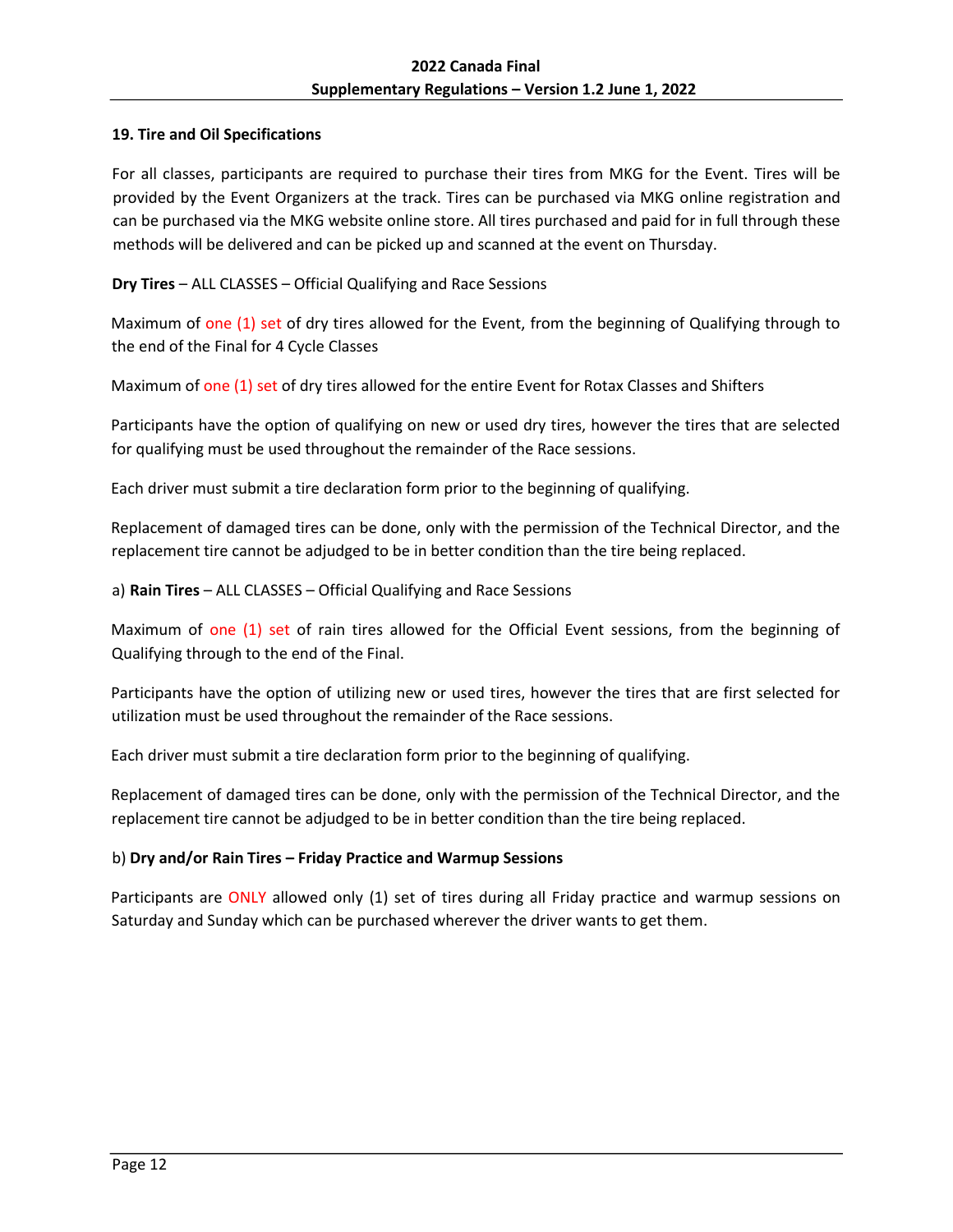# **2022 Canada Final Supplementary Regulations – Version 1.2 June 1, 2022**

|                                 | <b>Type</b> | <b>Tire Make</b> | Model          | <b>Front Size</b> | <b>Rear Size</b> | Oil        |
|---------------------------------|-------------|------------------|----------------|-------------------|------------------|------------|
| Rotax DD2 & DD2                 | Dry         | <b>MOJO</b>      | D <sub>5</sub> | 10x4.50-5         | 11x7.10-5        | <b>XPS</b> |
| <b>Masters</b>                  | Rain        | <b>MOJO</b>      | W <sub>5</sub> | 10x4.50-5         | 11x6.00-5        |            |
| <b>Rotax Senior</b>             | Dry         | <b>MOJO</b>      | D <sub>5</sub> | 10x4.50-5         | 11x7.10-5        | <b>XPS</b> |
|                                 | Rain        | <b>MOJO</b>      | W <sub>5</sub> | 10x4.50-5         | 11x6.00-5        |            |
| <b>Rotax Masters</b>            | Dry         | <b>MOJO</b>      | D <sub>5</sub> | 10x4.50-5         | 11x7.10-5        | <b>XPS</b> |
|                                 | Rain        | <b>MOJO</b>      | W <sub>5</sub> | 10x4.50-5         | 11x6.00-5        |            |
| <b>Rotax Junior</b>             | Dry         | <b>MOJO</b>      | D <sub>2</sub> | 10x4.50-5         | 11x7.10-5        | <b>XPS</b> |
|                                 | Rain        | <b>MOJO</b>      | W <sub>5</sub> | 10x4.50-5         | 11x6.00-5        |            |
| <b>Rotax Mini Max</b>           | Dry         | <b>MOJO</b>      | D <sub>2</sub> | 10x4.50-5         | 10x4.50-5        | <b>XPS</b> |
|                                 | Rain        | <b>MOJO</b>      | W <sub>5</sub> | 10x4.50-5         | 10x4.50-5        |            |
| <b>Rotax Micro Max</b>          | Dry         | <b>MOJO</b>      | D <sub>2</sub> | 10x4.50-5         | 10x4.50-5        | <b>XPS</b> |
|                                 | Rain        | <b>MOJO</b>      | W <sub>5</sub> | 10x4.50-5         | 10x4.50-5        |            |
| <b>Senior &amp; Masters 206</b> | Dry         | <b>MOJO</b>      | D <sub>2</sub> | 10x4.50-5         | 11x7.10-5        |            |
|                                 | Rain        | <b>MOJO</b>      | W <sub>5</sub> | 10x4.50-5         | 11x6.00-5        |            |
| <b>Junior 2 206</b>             | Dry         | <b>MOJO</b>      | D <sub>2</sub> | 10x4.50-5         | 11x6.00-5        |            |
|                                 | Rain        | <b>MOJO</b>      | W <sub>5</sub> | 10x4.50-5         | 11x6.00-5        |            |
| <b>Shifters</b>                 | Dry         | Levonto          | White          | 10x4.50-5         | 11x7.10-5        | Open       |
|                                 | Rain        | Open             |                | 10x4.50-5         | 11x6.00-5        |            |

# c) **Tires and Oil Specifications**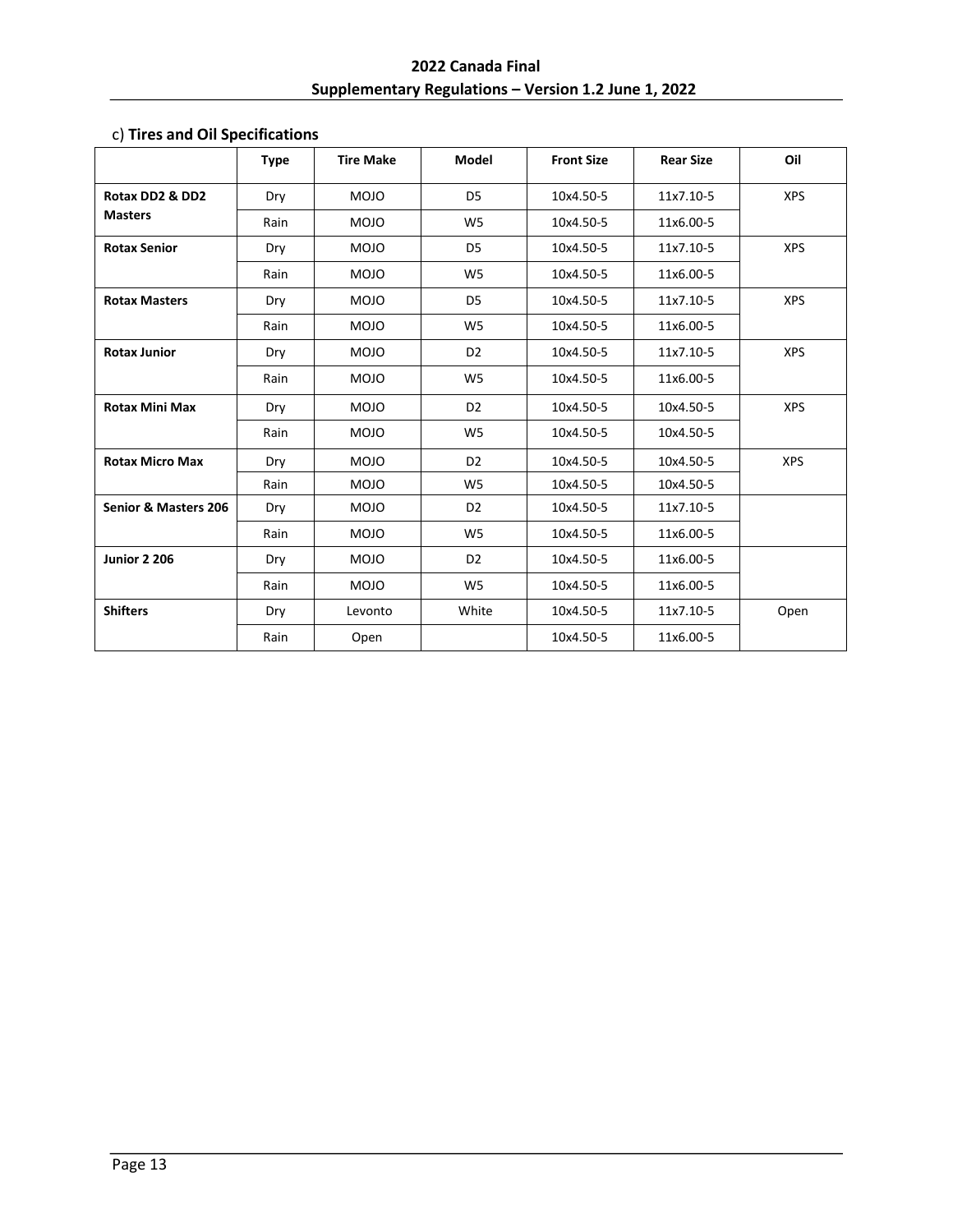#### <span id="page-13-0"></span>**20. Rotax Micro MAX and Rotax Mini MAX**

The following Gear Ratio specifications are mandatory:

Rotax Micro MAX: Front sprocket: 14 with Rear sprocket: 73

Rotax Mini MAX: Open Gearing

## <span id="page-13-1"></span>**21. Paddock Spaces**

Paddock space is included in the Entry Fees.

Competitors must indicate in the registration form the dimension of his equipment or indicate if they will share pit/tent space with others. Please note that due to the expected number of entries that the Event Organizers may be required to limit the amount of paddock space allocated to any competitor and/or team. Accordingly, you are asked to be considerate of the amount of space you are requesting in order to facilitate all entrants.

Email maxkartingroup@gmail.com to book a spot.

Access to the facility will be available from 8:00 am on Tuesday, June 28 to move in and setup. Requests for earlier access should be indicated on the registration form.

Paddock hours will be from 7:00 am to 10:00 pm.

Absolutely no tow vehicles will be permitted within the paddock. After the trailer is parked, the tow vehicle must be removed from the paddock and parked in the designated areas.

Competitors are responsible for the cleanliness of their paddock area, and all waste should be placed in designated containers. The waste oil and fuel is not to be left at the facility. Failure to respect this rule may subject the competitor to a penalty.

## <span id="page-13-2"></span>**22. Restricted Areas**

The racetrack infield, the perimeter of the track, the Pit Lane, Pre-Grid, Grid, Scale Area and Technical Inspection areas are restricted areas.

Access to the Grid and Pit Lane is available only to participants when their class is running. One crew member with a wristband is allowed on the Grid with each entry.

A Hot Pit will not be used during practice, qualification sessions or races.

Holders of wrist bands including team members and guests are entitled free access to the paddock and spectator areas only.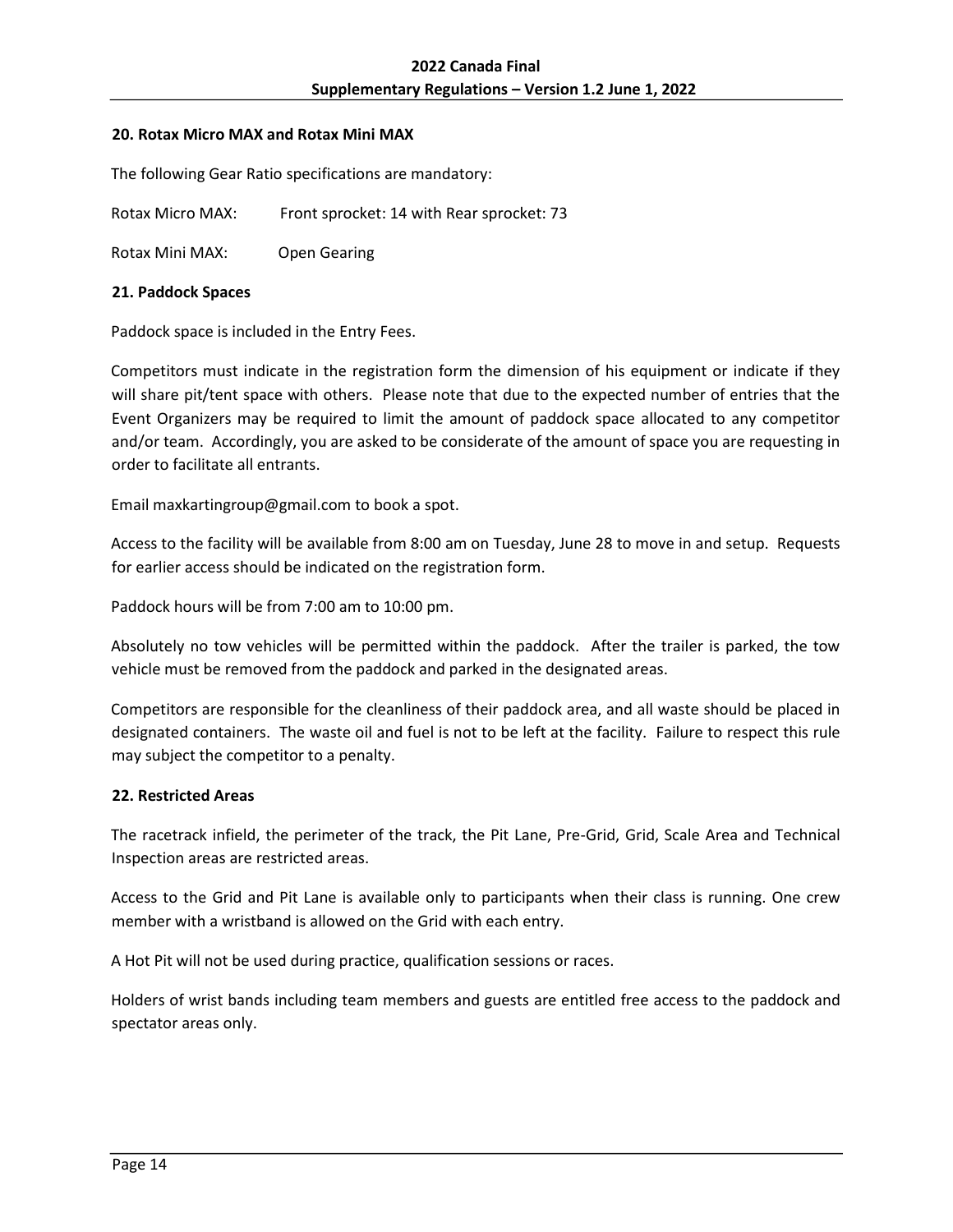# <span id="page-14-0"></span>**23. Quiet Rule**

Competitors are asked to observe the Quiet Rule for all classes for the entire event from after warmup each day.

You may start and run your engine for one 10 second period (absolutely no rev‐ups) on the pre‐grid area prior to an on-track session. The Event Schedule may designate periods of silence when engines cannot be run at all. On the starting grid engines may be started and run when the official gives the 1‐minute signal when karts are on the ground. Starting of engines in tech area will be granted with the permission of the tech inspector.

PIT ENGINE WARM UP: Engines can be started or run in the Paddock, for a maximum period of 1 minute at very low RPM to allow for proper warm up. Use common sense here please.

At the Race Director's discretion, the Race Director may enforce a Quiet Rule by announcement to the competitors.

The Quiet Rule applies for the entire Event. Non‐respect of this quiet rule from the competitor and/or team members may result in penalty.

## <span id="page-14-1"></span>**24. Driver Briefings**

Drivers must attend the driver briefing on any day when they are required to be on the racetrack. A presence control or role call may occur. The minimum fine for being late or missing the Driver Briefing is \$20.00.

## <span id="page-14-2"></span>**25. Number of Karts on the Race Track**

A maximum of 34 karts will be allowed to start in any on-track session. The Event Organizers may alter the maximum number.

## <span id="page-14-3"></span>**26. Procedure from Qualifying Session to Final – Maximum 34 Karts**

## **All Classes Qualifying:**

A 6 minute qualifying session will determine the starting grid for each heat race. This will be directed by the grid Marshall in an order deemed appropriate and fair. Any time a kart exits the track, it must cross the scales to ensure minimum weight is met at all times. Failure to do so will result in a DQ for the qualifying session.

In the event of a tie in Qualifying, the participant who set the time first will be deemed to have qualified ahead of the other participant.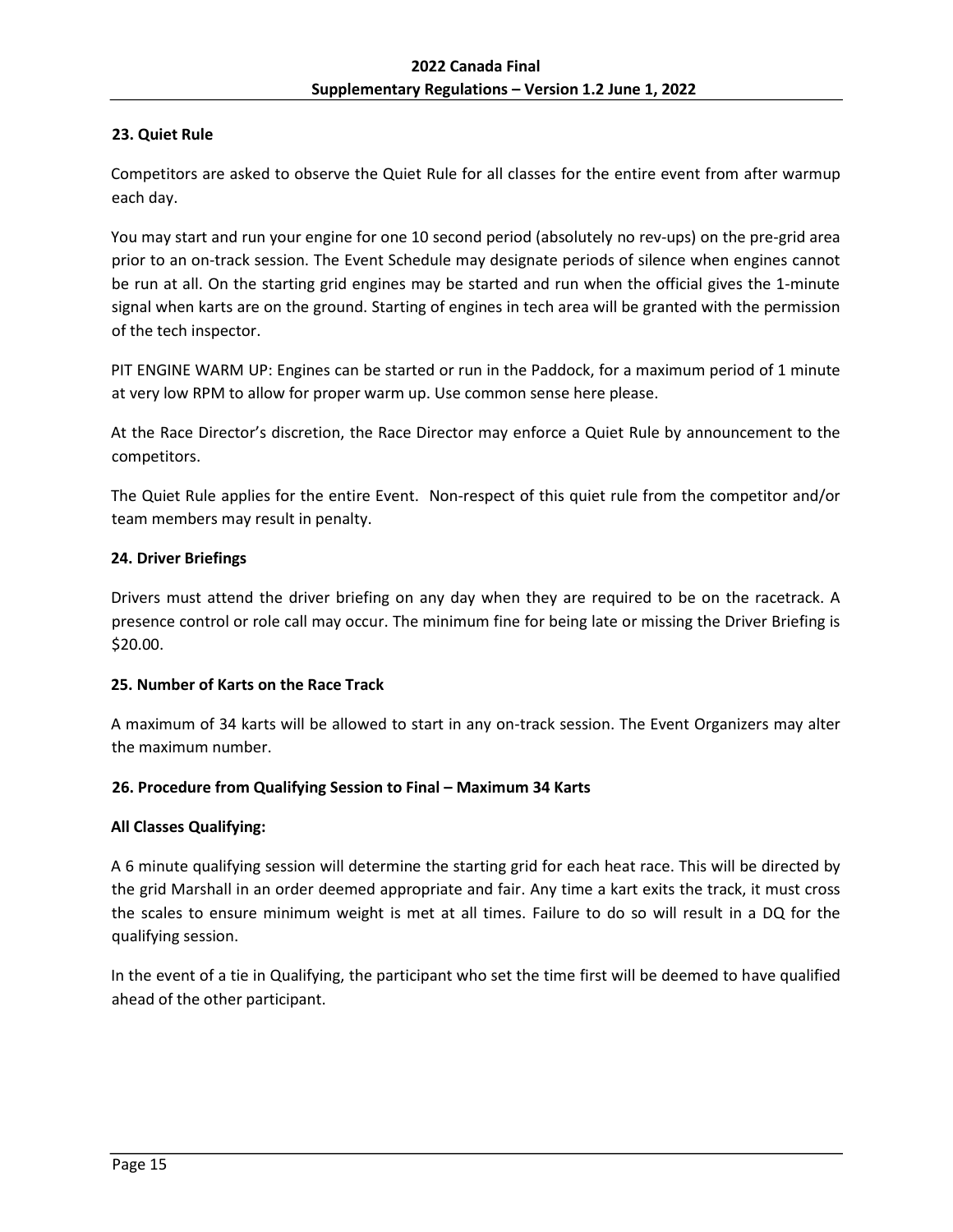## **Heats:**

The starting grid for each heat will be the order of Qualifying.

The finishing position points in the heats will determine the starting grid for the Prefinal.

## **Final:**

The finishing position from the Prefinal will determine the starting grid of the Final race.

The results of Final will be for the podium trophies at the event.

## <span id="page-15-0"></span>**27. Procedure from Qualifying Session to Final Race – More than 34 Karts**

In the case of a class having more than 34 entries, the Event Organizers will have the discretion to adjust the format in whatever manner is deemed appropriate, using the following format as a guideline, with details provided prior to the beginning of qualifying.

A 6 minute qualifying session will determine the starting grid for each heat race. This will be directed by the grid Marshall in an order deemed appropriate and fair. Any time a kart exits the track, it must cross the scales to ensure minimum weight is met at all times. Failure to do so will result in a DQ for the qualifying session.

In the event of a tie in Qualifying, the participant who set the time first will be deemed to have qualified ahead of the other participant.

The starting grid for each heat will be the order of Qualifying. The finishing position points in the heats will determine the starting grid for the Prefinal.

Drivers will be split into groups for Heat Races, with 1<sup>st</sup>, 4<sup>th</sup>, 7<sup>th</sup> etc. being assigned to Group A; 2<sup>nd</sup>, 5<sup>th</sup>,

 $8^{th}$  etc. to Group B; 3<sup>rd</sup>, 6<sup>th</sup>, 9<sup>th</sup>, etc. to Group C. Heat Races would be run as A vs. B; B vs. C; A vs C, with Group A racers having the pole position lane for all Heat grids, Group C racers having the alternate lane for all Heat grids, and Group B racers alternating depending on which Group they are competing against.

The top 28 drivers in the points standings after the heat races will then move directly to the prefinal race. Others will have to race in a Second Chance race. Top 8 of the Second Chance Race will move to the prefinal race. Drivers from position 9 and over in the Second Chance race will be eliminated.

If a qualified driver cannot compete in the Prefinal, the next qualified finisher(s) from the Second Chance race will be invited to race in the Prefinal based on their order of finish. Two replacement drivers are allowed to participate in the Warm‐Up before the Prefinal. If qualified drivers cannot race in the Prefinal replacement drivers will be invited to join the Prefinal at the back of the grid.

The finishing position from the Prefinal will determine the starting grid of the Final race.

The results of Final will be for the podium trophies at the event.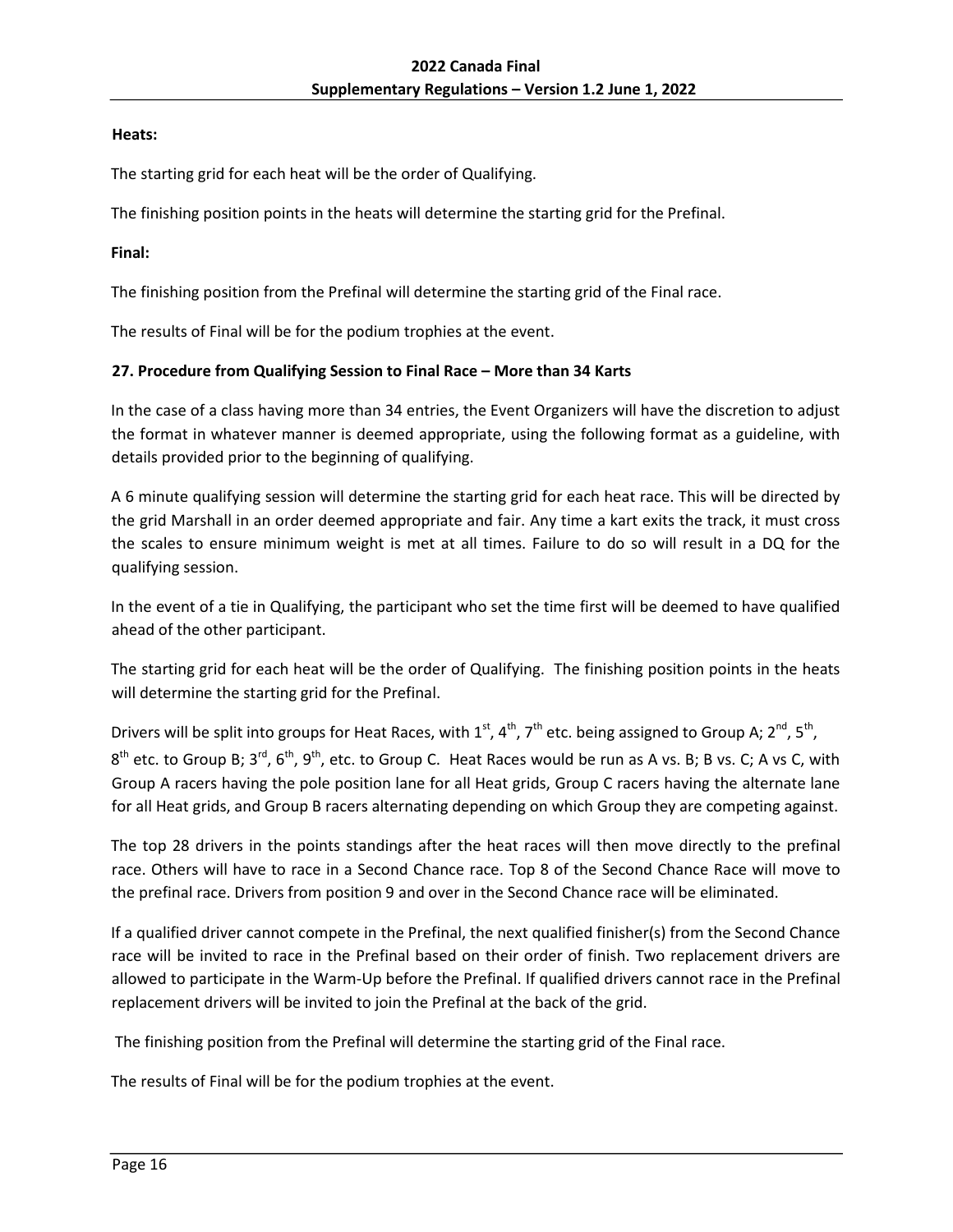## <span id="page-16-0"></span>**28. Qualifying Procedures**

For qualifying sessions, drivers will enter the track from pre-grid only on a first-come, first-served basis. Drivers must exit the track only through the designated weighing area.

A driver may not leave the track and enter the pits, paddock or grid and return during a qualifying session.

If a driver stops for any reason during a qualifying session the driver will be allowed one attempt to try and start again with or without assistance from race officials. A driver may not receive assistance from anyone other than an official of the event.

## <span id="page-16-1"></span>**29. Transponders**

Each kart must be equipped with a transponder mounting bracket. The Event Organizer will not have transponders for rent. Neither the Event Organizer nor the Officials are responsible for any transponder failure during the event. Drivers must register their transponder number, on the entry form or at the latest the time of the onsite event registration. Transponders are required from the FIRST practice on Friday through the entire event. It is the driver's responsibility to make sure the transponder is picking up on the timing.

#### <span id="page-16-2"></span>**30. Paint Sealing of Engines (206 Classes Only)**

All engines will be paint sealed before or after qualifying. It is the driver's responsibility to ensure that their engine has been paint sealed before leaving the tech area after qualifying.

## <span id="page-16-3"></span>**31. Re-starting Karts**

Re-starting karts will be allowed as long it is done in a safe manor and could be reviewed for penalty by the race director.

#### <span id="page-16-4"></span>**32. Race Starts**

Race Starts – Rolling Start with Marked Lanes.

Please note that flags will be in use for race starts.

## <span id="page-16-5"></span>**33. Procedure at the End of a Qualifying Session or Race**

Procedure at The End of a Qualifying Session or Race.

POST-RACE TECHNICAL INSPECTION. If requested by the Technical Officials, participants will proceed to the Parc Fermé and remain there until released by Technical Officials.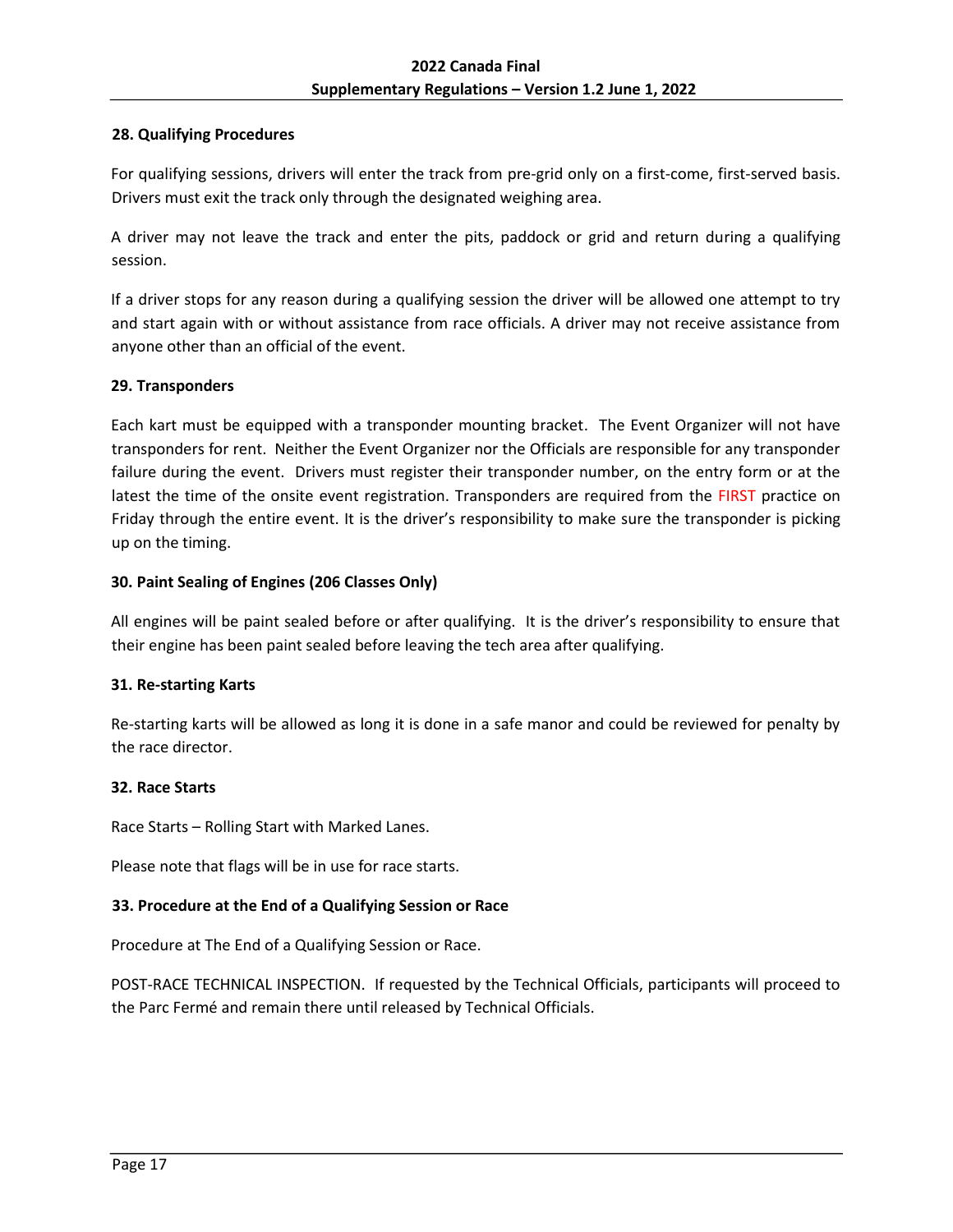## <span id="page-17-0"></span>**34. Procedure at the End of Finals**

POST-RACE TECHNICAL INSPECTION. The top five (5) finishers in each Final race in each class will proceed to the Parc Fermé and remain there until released by Technical Officials.

## <span id="page-17-1"></span>**35. Official Notice Board**

The Official Notice Board is located adjacent to the entrance to the pre-grid area.

#### <span id="page-17-2"></span>**36. Fuel**

<span id="page-17-3"></span>Spec fuel for the Event is 91 Octane and will be available at the Coop Gass Station on Centennial Drive N for all classes, except Shifter is open.

Coop Gas Station

200 Centennial Drive N, Martensville, SK

Only VP Fuel will be allowed for the shifter class. Due to the different octane requirements of the Shifters, drivers must provide their own fuel. No additives, etc.

## **37. Podium Ceremonies**

Award winners MUST be present at the podium ceremony wearing their racing suits, closed and zipped, and bring their helmet. Event sponsor caps must be worn if requested by the Event Organizers. If a driver is unable to attend the podium ceremony for a good reason, he must inform the Steward before the ceremony. Failure to respect this procedure exposes the competitor to potential penalty including DQ.

#### <span id="page-17-4"></span>**38. Pre-Event Practice**

The track will be open to all on-track activities from Wednesday June 29, 2022 to Thursday June 30, 2022. The track will be closed Monday June 27-28 for track maintenance.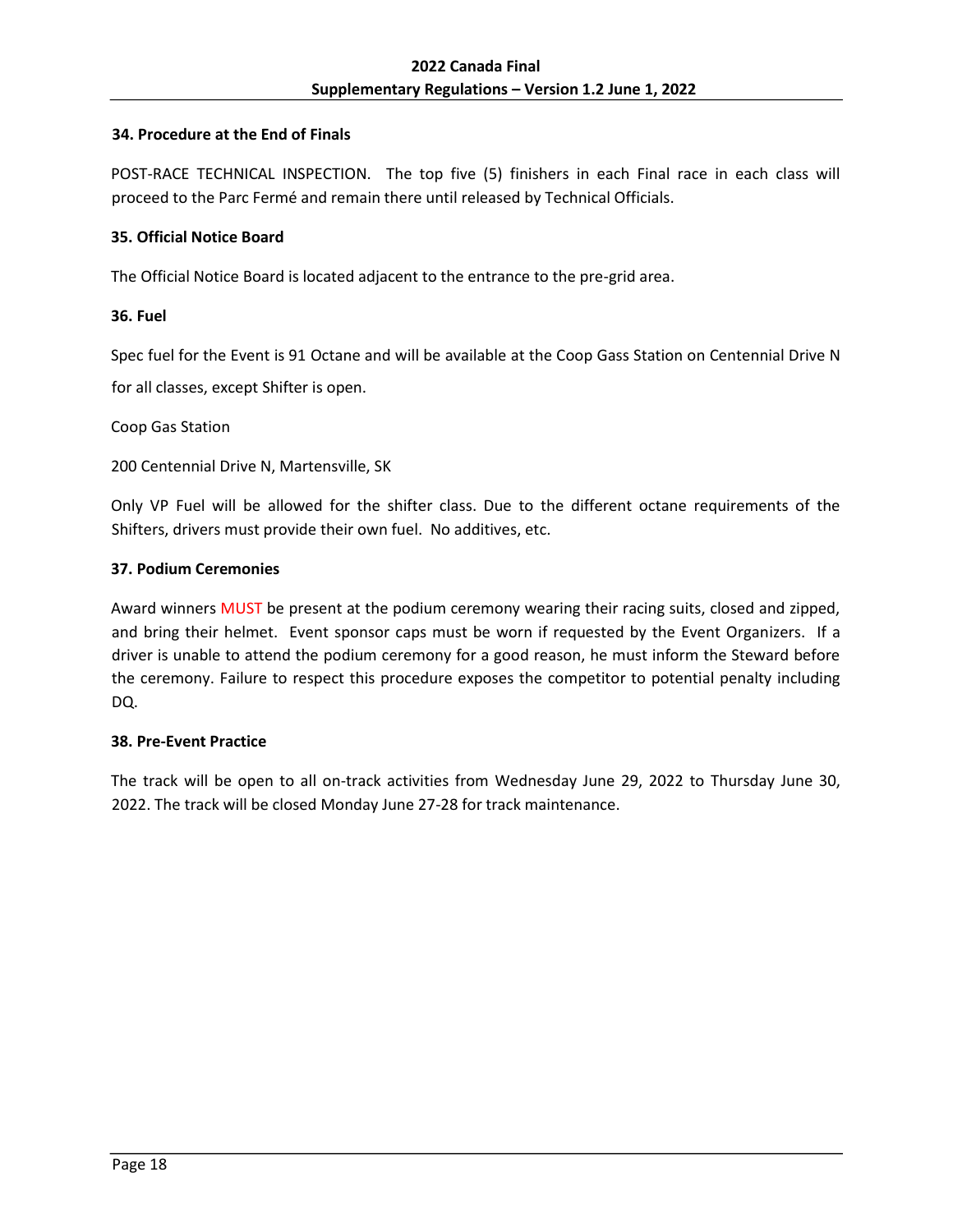## <span id="page-18-0"></span>**39. Penalties**

The Officials may issue penalties during an event. ASN Canada FIA Standard Karting Penalty Guidelines to aid in the consistent application of penalties are published in a separate document.

[04-2022-ASN-CDN-Karting-Penalties.pdf \(squarespace.com\)](https://static1.squarespace.com/static/5ec3f6ee0e3c5849fde5aece/t/62277a6f9ec3c27f15e41657/1646754415520/04-2022-ASN-CDN-Karting-Penalties.pdf)

**39.1. Scale of Penalties:** Penalties may be inflicted as follows in order of increasing severity:

- Reprimand (blame); (Warning)
- Monetary fines
- Position penalty
- Time penalty
- Distance penalty
- Exclusion
- Suspension
- Disqualification.

**39.2. Reprimand:** A reprimand may be imposed by the Steward(s) and/or the Clerk of the Course/Race Director.

**39.3. Monetary Fines:** Fines imposed must be paid immediately or within the time period specified when the fine is issued up to a maximum of 72 hours after notification of the competitor. Any delay in making payment will entail suspension of competition privileges equal to the period during which a fine remains unpaid. All fines shall be remitted to the MKG. Failure to honour a cheque payable to MKG or to an affiliated karting organization will result in suspension of the entrant's or driver's competition privileges until full payment of the fine, bank charges, and an additional service charge of \$100.00 has been paid.

**39.4. Position Penalty:** A penalty may be in the form of 1 or more positions.

**39.5. Time Penalty**: Time penalties may be imposed by the Officials. Standard time penalties shall be 3 seconds, 5 seconds, 10 seconds or 20 seconds.

**39.6. Distance Penalty:** A penalty may be in the form of one or more laps.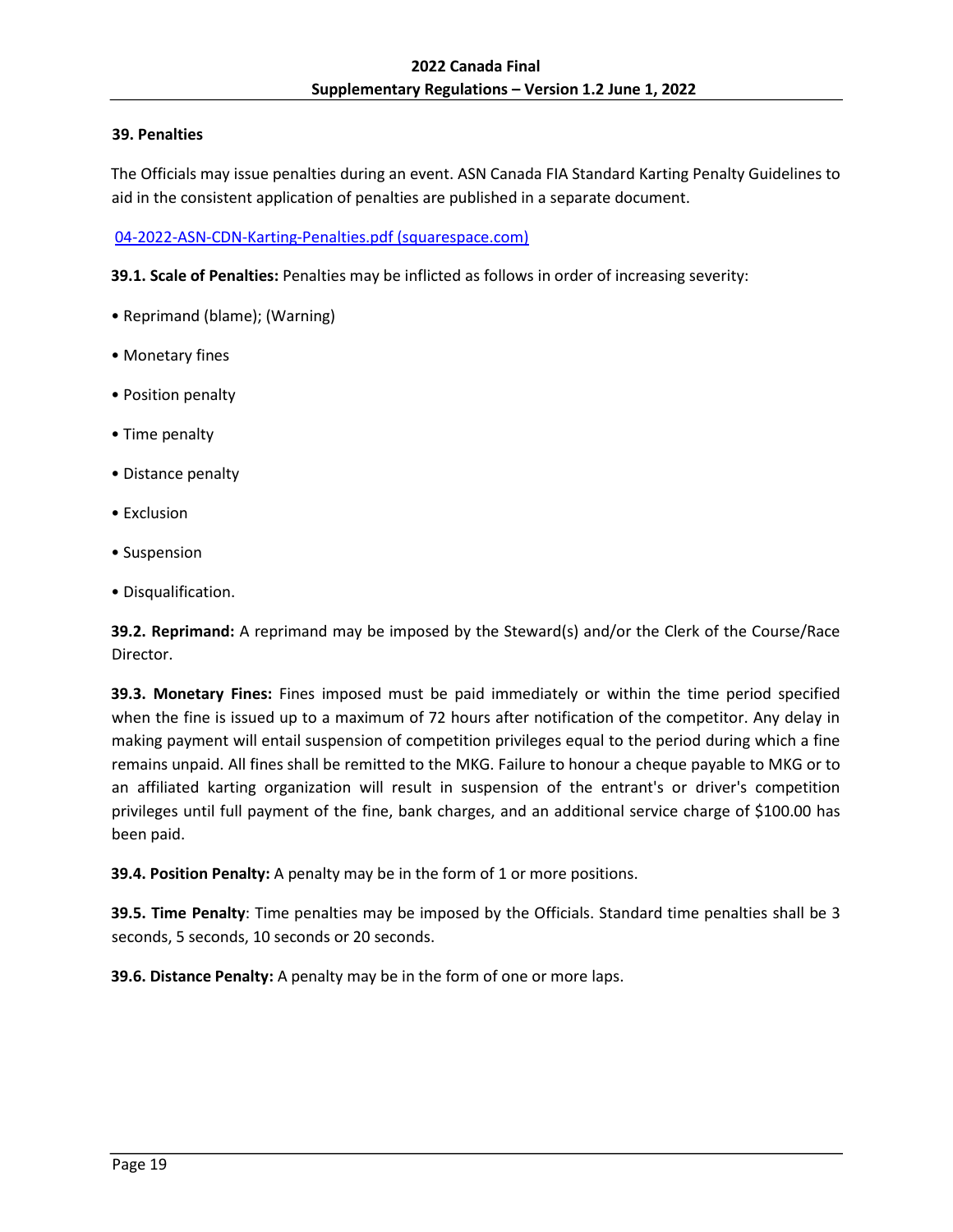**39.7. Exclusion Penalty:** Exclusion from participation may be imposed by the Steward and/or the Race Director on a person or kart at any time. In cases where a penalty of exclusion is imposed, the Steward shall amend the placing and awards presented consistent with the revised finishing order. Any entrant or driver who is excluded from any session or competition shall automatically forfeit all rights to awards in that session or competition. Loss of points earned by a competitor in a race, or accumulated in a Series, may be imposed by a Series Organizer on the recommendation of the Steward(s) and/or the Race Director.

**39.8. Suspension**: A sentence of suspension may be pronounced by the MKG. A notice of suspension should be sent to the recipient by a registered delivery method within 72 hours of being pronounced. A sentence of suspension pronounced by the MKG will be honoured by all affiliated organizations. A sentence of suspension pronounced by an affiliated karting organization shall only apply within the territory of jurisdiction of the affiliated karting organization issuing the suspension. If, however, the MKG or affiliated karting organization wishes the sentence of suspension to be recognized by other affiliated karting organizations a formal written request must be submitted to the MKG and affiliated karting organizations where the suspension is to be recognized.

**39.9. Withdrawal of Licence:** When a sentence of suspension is levied against a driver, the driver's competition licence is deemed ineligible and must be immediately surrendered to the affiliated karting organization having jurisdiction. Delay in surrendering a licence as directed shall automatically result in the extension of the suspension by a period double the period of the delay.

**39.10. Disqualification:** A sentence of disqualification may be pronounced only by the MKG. A sentence of disqualification shall entail the permanent loss for the person disqualified of any right to take part in any capacity whatsoever in any competition.

**39.11. Disciplinary Action:** Participants who display a disregard or repeated disregard for Regulations, or who by their conduct display unsportsmanlike conduct are subject to disciplinary proceedings. The MKG at its discretion may commence a Disciplinary Action at a competition. The results of a Disciplinary Action are final, and any orders or penalties applied to a competitor are binding upon the parties.

**39.12. Probation:** Probation may be imposed by the Steward(s) and/or the Race Director with conditions applied as part of a drivers continued participation or result from a Disciplinary Action or Appeal Proceedings. Failure to comply with the terms of probation shall be reason for further penalties. The affiliated karting organization having jurisdiction may review any probation before its expiration.

**39.13. Notice of Penalty:** The Steward(s) and/or the Race Director may give verbal notice of penalty to any participant. Penalties issued to a driver at an event shall be noted on the Official Results and posted on the Official Notice Board.

**39.14. Publication of Penalties:** The MKG or affiliated karting organization reserves the right to publicize a notice that it has penalized any person or organization and to state the reasons. The persons or body referred to in the notice shall have no right of action against MKG, or its officials, or against any person publishing or printing such notice, and may incur further penalties if such action is taken.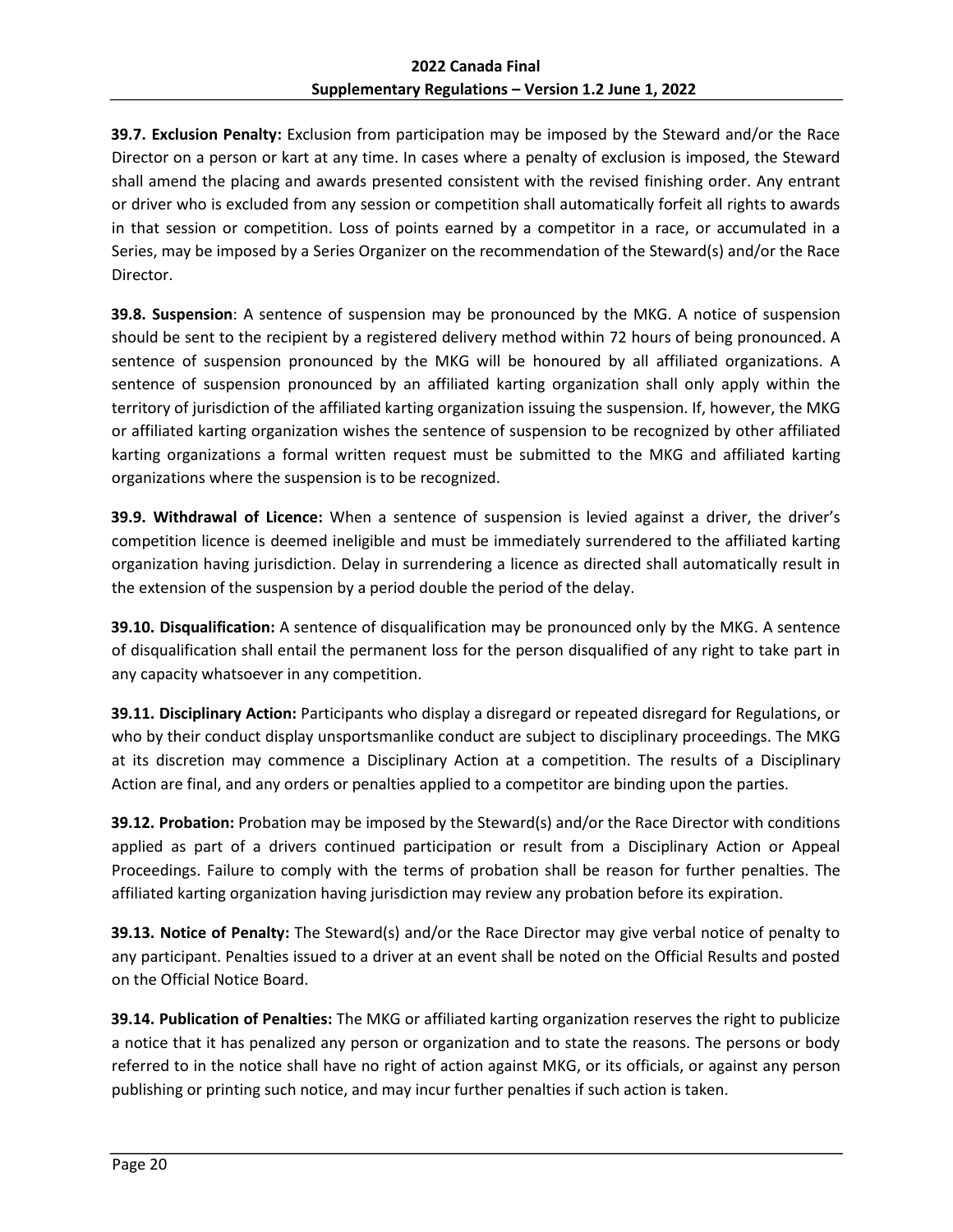## <span id="page-20-0"></span>**40. Protests**

**40.1. The Right of Protest:** The right of protest lies solely with participating drivers, or their parent/legal guardian if the driver is under the age of majority in the province of jurisdiction. Protests must be well founded. A well-founded protest is defined as being reasonable, logical, based on relevant facts and supported by relevant evidence. A fact is defined as something that can be proven, and evidence is defined as that which supports fact, logic or reason. Protests that are deficient in reason, logic, facts or evidence may be deemed as not well founded and may be denied by the Steward(s) with no further recourse. There shall be no right to protest against refusal of an entry, nor where otherwise expressly prohibited by these Regulations. The onus is always on the driver, as the protestor, to establish the exact terms of the protest. Drivers must remain at a competition until any protest period relating to their competition has elapsed. No substitute representation is permitted. Participants involved in a dispute or protest shall remain at the racetrack for the protest period, and for any reasonable period of time beyond as may be requested by the Steward. Competitors who do not comply or cannot be easily contacted, are subject to judicial proceedings and penalties being applied in their absence. In such cases where penalties are applied, the possibility of appeal is forfeited. Any penalty applied shall remain in force. It is the protestor's responsibility to understand and comply with these Protest procedures, and no claim for misunderstanding of any kind will be accepted. A Protest must be completed in full without exception or it will be refused without further recourse. Once submitted, a Protest may not be modified and resubmitted. Officials may use any physical evidence they deem useful.

**40.2. Time Limits for Protests:** For a protest to be considered it must be lodged with the Steward(s) in accordance with the following time schedule;

Protesting the Eligibility of a Kart Time Limit When the alleged ineligibility of a kart, or a component of a kart is apparent;

• within 30 minutes after the end of the track session in which the alleged infraction is observed. Protesting On-Track Conduct Time Limit A protest against any occurrence or irregularity while a practice, qualifying or race session was in progress;

• within 30 minutes of the end of the track session in which the infraction is alleged to have occurred.

Protesting Results, a protest concerning the results of a qualifying session or the results of a race: must be within 30 minutes of the posting of the results of the session.

**40.3. Protest of a Kart:** Only drivers, or their parent/legal guardian if the driver is under the age of majority in the province of jurisdiction, entered in an event in the same class may protest the eligibility of another kart. A protest can only be submitted by a single individual. In such cases the protestor shall clearly state the exact Regulation(s) alleged to have been violated and shall additionally stipulate the component(s) that are to be inspected. Components are defined as and include engine, chassis, tires, bodywork. Such Inspections shall be performed under the direction of the Technical Inspector. Failure of the entrant and/or driver of a protested kart to allow inspection under the terms of this Regulation shall result in immediate exclusion and other penalties. A protest under this Regulation may be reduced in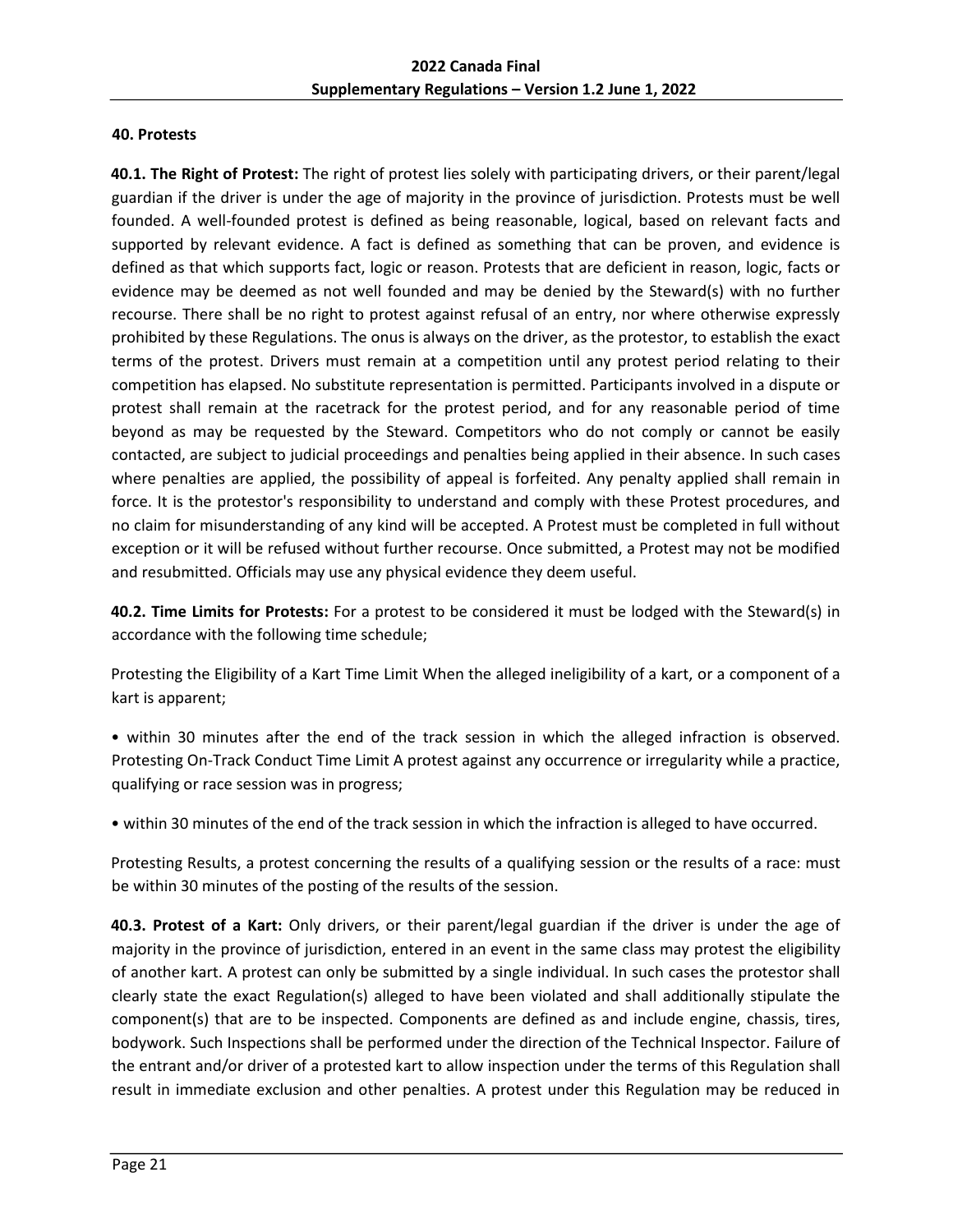scope by the protestor, but not added to, at the time the fee is paid. Once the fee is paid, the stipulated inspections must be completed, except if entirely or partially withdrawn by the protestor before the inspection begins. If a protest under this Regulation is withdrawn completely by the protestor prior to the commencement of the inspection, the Steward(s) the protest fee will not be refunded.

**40.4. Lodging a Protest:** The protest must be submitted on the official Protest Form provided by the organizer of the event. The Steward(s) or the Race Director will be provided with copies of the approved Protest Form for distribution by the event organizer. All protests must be addressed to the Clerk of the Course/Race Director. Every protest shall be made in writing, and; Specifying which part(s) of the applicable regulations for the event considered to have been violated and by whom, providing names of witnesses, if any, signed by the driver or their parent/legal guardian if the driver is under the age of majority in the province of jurisdiction making the protest, accompanied by the required protest fee payable to MKG. Delivered to the Race Director within the time limit specified within these Regulations. The Protest must be completed in full without exception or it will be refused without further recourse. Once submitted, a Protest may not be modified and resubmitted.

**40.5. Hearing of a Protest:** The Steward(s) will form a Protest Board to hear protests. It is possible that Protests can be dealt with quickly. All parties concerned shall be given notice of the time and location of the hearing and must appear in person. Failure of a party given notice to attend a hearing at a designated place and time will accept that a decision will be made without the participation of the absent party(s). The Steward(s) shall determine if the protest was submitted in full accordance with these Regulations. Failure of the protestor to comply with all of these conditions shall result in the return of the protest without hearing and the retention of the protest fee by MKG. The onus is always on the protestor to properly present a protest, and no claim based on lack of knowledge of these Event Supplementary Regulations shall be allowed. The driver and their parent/legal guardian if the driver is under the age of majority in the province of jurisdiction submitting the Protest must attend the Protest Hearing. Protestors at a hearing shall themselves (or with the assistance of a designated translator if language difficulties exist) state their case in person and are entitled to call witnesses and shall be responsible for the prompt availability of any witnesses called. Should a protestor designate a translator for purposes of stating or arguing a protest, the words of the translator shall be deemed to be those of the protestor. In the absence, or undue delay in attendance, of any party to a protest, judgment may proceed by default. Every effort must be made to handle protests at the event where witnesses can present evidence pertaining to the protests. Podium celebrations will proceed even if a Protest has not been heard or decided. All results will be considered Provisional and subject to change. Some awards may be withheld pending the publication of Final results which may be after the completion of the event.

**40.6. Judgment from a Protest Hearing:** All parties concerned shall be bound by the decision given, subject only to the Appeal Proceedings as provided in these Regulations.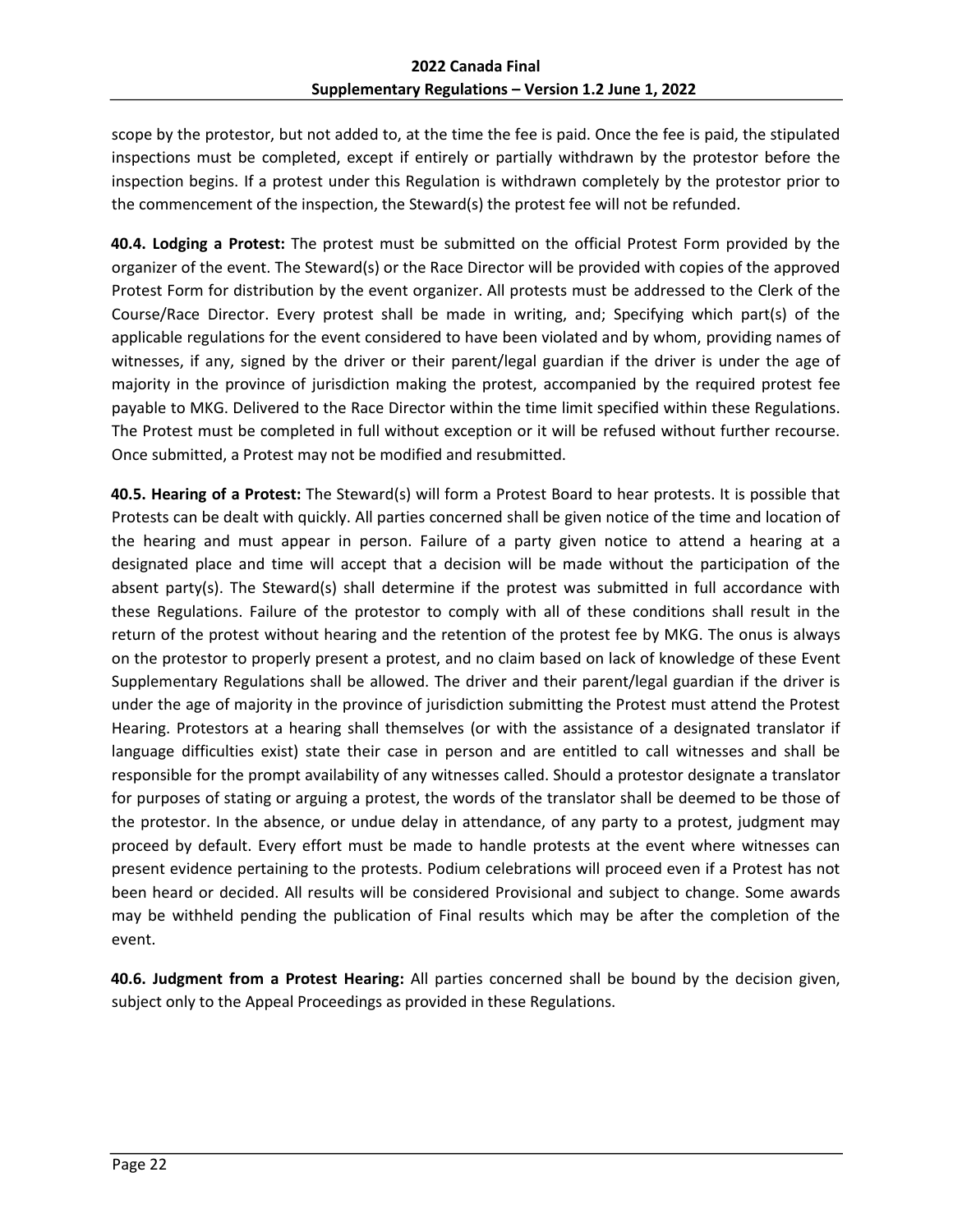**40.7. Protest Fees:** The fee for a Protest is \$500.00 in cash only, which must be submitted at the time of submitting the Protest. Any costs associated with a Protest are the responsibility of the protestor regardless of the outcome of the Protest. Should a Protest be upheld, \$250.00 will be returned. If the protest is deemed vexatious the protestor shall be deemed guilty of a breach of these Regulations and may be further penalized for this breach.

**40.8. Notice of Decision:** When a decision is made on a protest the person submitting the protest will be given a written explanation of the decision by the Protest Board. Every effort must be made to resolve the protest before the competitor leaves the circuit where the event is being held.

**40.9. Publication of Judgments**: The MKG shall have the right to publish or cause to be published a judgement of a protest and to state the names of all parties involved. The persons or bodies referred to in such a notice shall have no right of action against the MKG or against anyone printing or publishing said notice.

# <span id="page-22-0"></span>**41. Appeals**

**41.1. Intent to Appeal:** Except where excluded in these Regulations, a driver or their parent/legal guardian if the driver is under the age of majority in the province of jurisdiction may submit an Intent to Appeal of a decision that was rendered by a Race Official or Protest Board on the required form. The fee for an Intent to Appeal is \$1,000.00 in cash only which must be submitted at the time of filing an Intent to Appeal. Any costs associated with an Appeal are the responsibility of the Appellant regardless of the outcome of the Appeal. In all cases the Appeal fee is non-refundable regardless of the outcome of the Appeal. Submitting an Intent to Appeal does not mean the Appeal will be allowed automatically. Appeal proceedings of the MKG are designed to expedite sporting disputes in a timely and efficient manner and do not necessarily follow practices or formalities normally associated with those of the legal profession. It is the appellant's responsibility to understand and comply with these Appeal procedures, and no claim for misunderstanding of any kind will be accepted.

**41.2. Grounds for Appeal Requests:** The grounds for a Request for an Appeal are any of the following allegations;

• The Race Official or Protest Board has dealt with the case using improper procedures.

• New substantial evidence and/or expert testimony relating to the case that could not have been readily available at the time of the application of the original decision by the Race Official. An Appeal will not be granted for a repeat presentation of the original protest.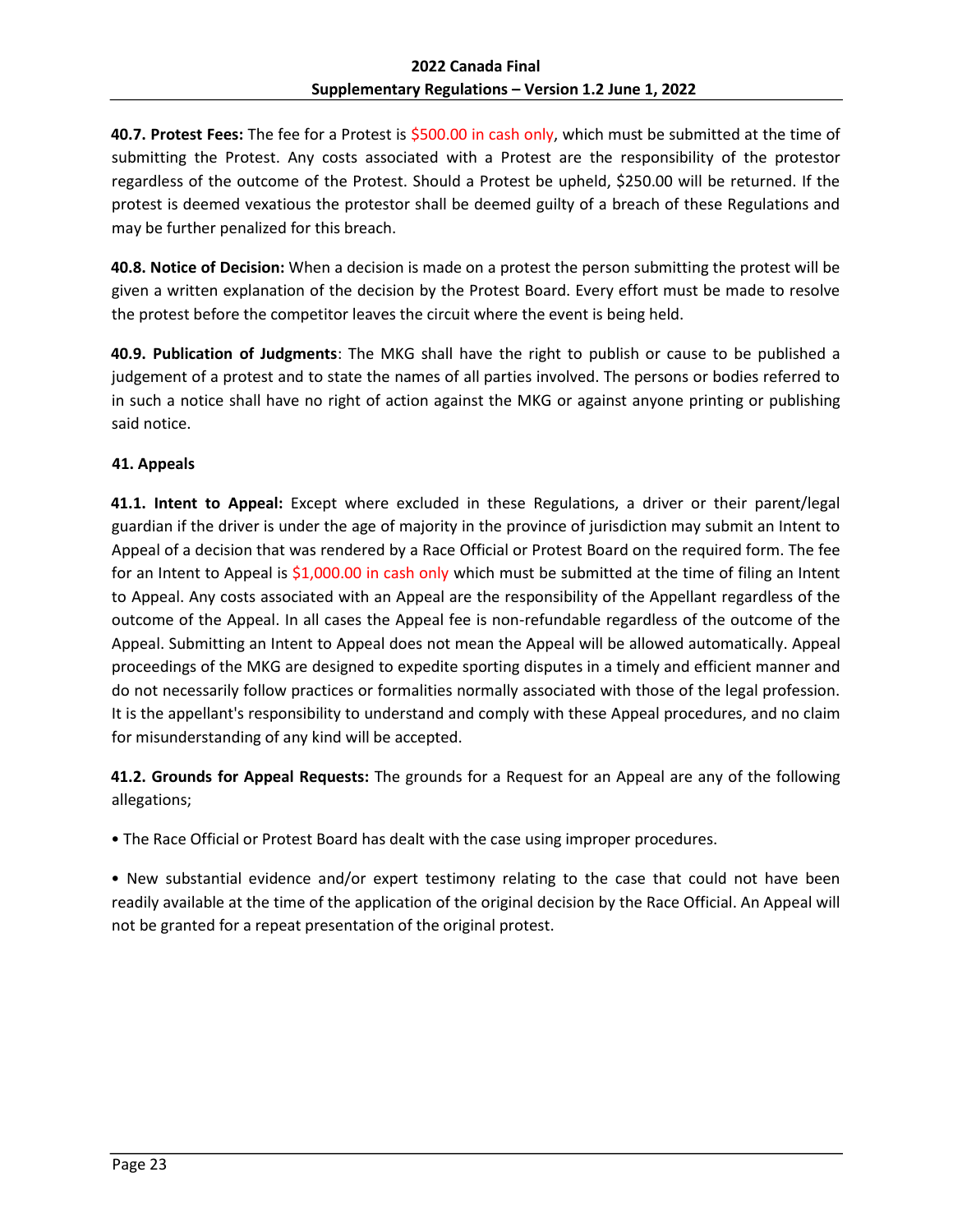**41.3. Time Limit:** The Intent to Appeal form must be submitted to the Steward within 30 minutes of a decision of a Race Official or decision of a Protest Board which will be time stamped. The Steward will determine the Appeal process and timing based on the nature of the appeal. A Request for an Appeal letter, signed by the appellant, must be submitted in an absolutely clear and legible form otherwise it may be denied without further action. A Request for an Appeal may be withdrawn with the agreement of the MKG. If the appeal is withdrawn the appeal fee will be retained by the MKG. An Appeal that is withdrawn cannot be modified and resubmitted.

**41.4. Effect of Requesting an Appeal:** Notice of Request for an Appeal shall not affect the validity of enforcement of any decision, penalty or sentence appealed against. The Steward(s), if notified of intention to submit a Request for an Appeal, may permit a competitor to continue to participate in a competition if the matter arises during the course of an event. This decision itself cannot be appealed. The Steward may require that awards which may be affected by the outcome of the appeal to be withheld pending the outcome of a Request for an Appeal.

**41.5. Required Submissions:** A Request for an Appeal shall only be submitted in person, by mail, courier, fax or email. It is the responsibility of the person submitting the Request for Appeal to confirm that it has been received by the MKG within the time limit. A Request for an Appeal must contain sufficient information to allow the MKG to determine how a dispute will be managed, and whether or not formal Appeal Proceedings will take place. Failure of the appellant to provide sufficient information will result in the rejection of the appeal without a hearing and forfeiture of the appeal fee. A Request for an Appeal shall specify in full;

• The grounds for claiming that the Race Official acted improperly, clearly indicating which part(s) of any Regulations are considered to have been enforced in a manner that was not fair or equitable to the appellant.

• A complete description of any new evidence and/or expert testimony and how it may affect the original protest decision.

• A list of witnesses, and their telephone numbers, that the appellant may wish to call, a description of their involvement in the incident in question, and the general nature of their testimony.

**41.6 Appeals Committee:** Appeals committee will consist of the Race Director, Race Steward and MKG **Directors**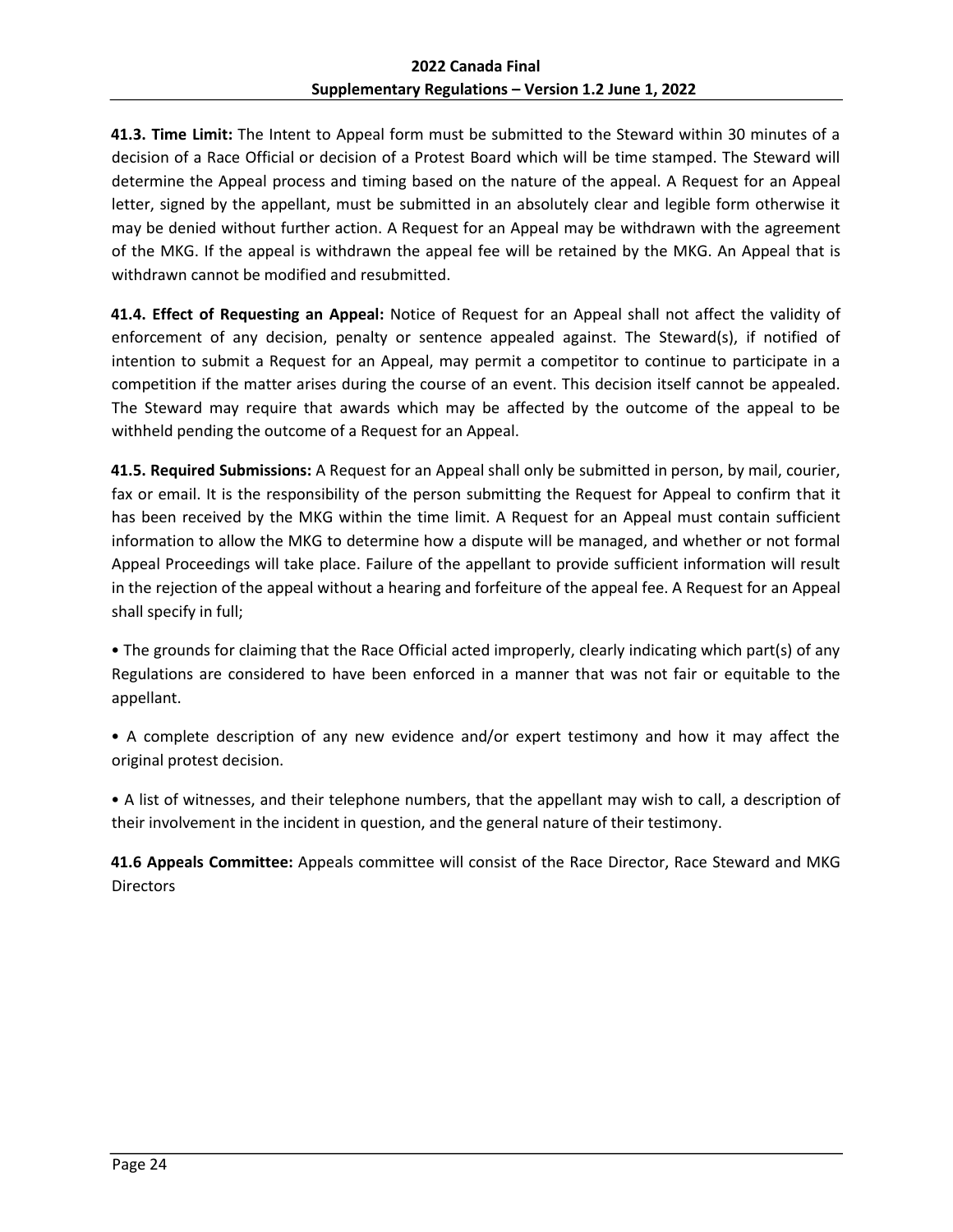## <span id="page-24-0"></span>**42. Event Schedule**

The Official Event Schedule is provided on Pages 25.

The Event Schedule is subject to change.

## **FRIDAY, JULY 1, 2022**

9:00am – 6:00pm Practice rotation for all classes

## **SATURDAY, JULY 2, 2022**

- 9:00 10:30 Warm up for all classes (6 Mins)
- 10:30 12:00 Qualifying (6 Mins)
- 12:00 12:45 Lunch Break
- 12:45 2:30 Heat 1 (8 Laps)
- 2:30 4:15 Heat 2 (8 Laps)
- 4:15 6:00 Heat 3 (8 Laps)

## **SUNDAY, JULY 3, 2022**

- 9:00 10:30 Warm up for all classes
- 10:30 12:30 Prefinals (12 Laps Micro/Mini/206 Classes & 15 Laps All Other Classes)
- 12:30 1:00 Lunch Break
- 1:00 4:00 Finals (15 Laps Micro/Mini/206 Classes & 18 Laps All Other Classes)

## **Awards to follow**

## <span id="page-24-1"></span>**43. Points**

Points will be counted for all Qualifying, Heats, Prefinal and Final. Points from all heats will be calculated at the end of Saturday to determine the Prefinal grid. The Prefinal finishing positions will be the grid for the Final. If a driver does not compete in a qualifying session or a race they will be scored with last place points.

In the case of 2 or more drivers finishing with the same number of points, the higher place in qualifying will be awarded the position.